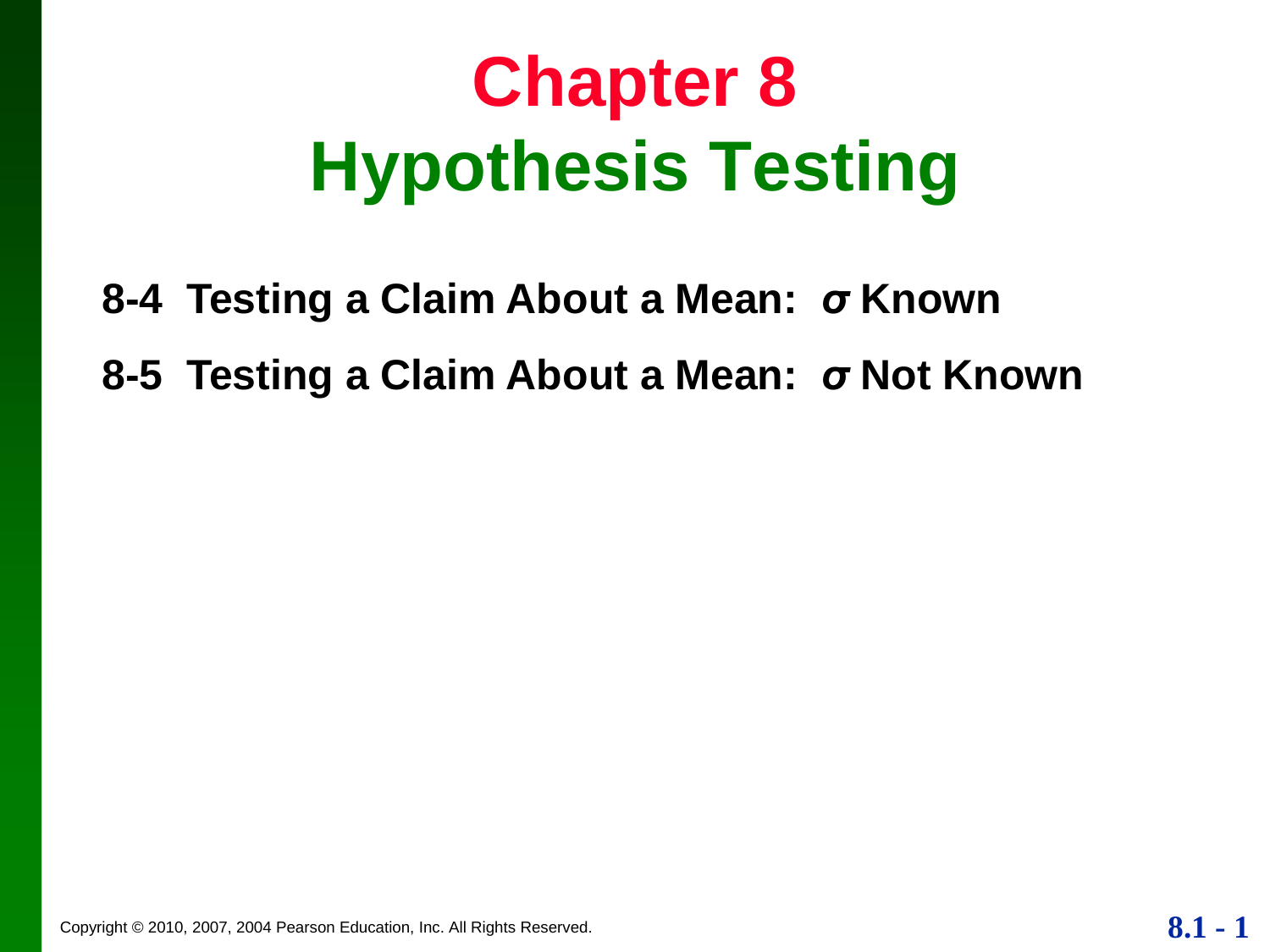# **Section 8-4 Testing a Claim About a Mean: σ Known**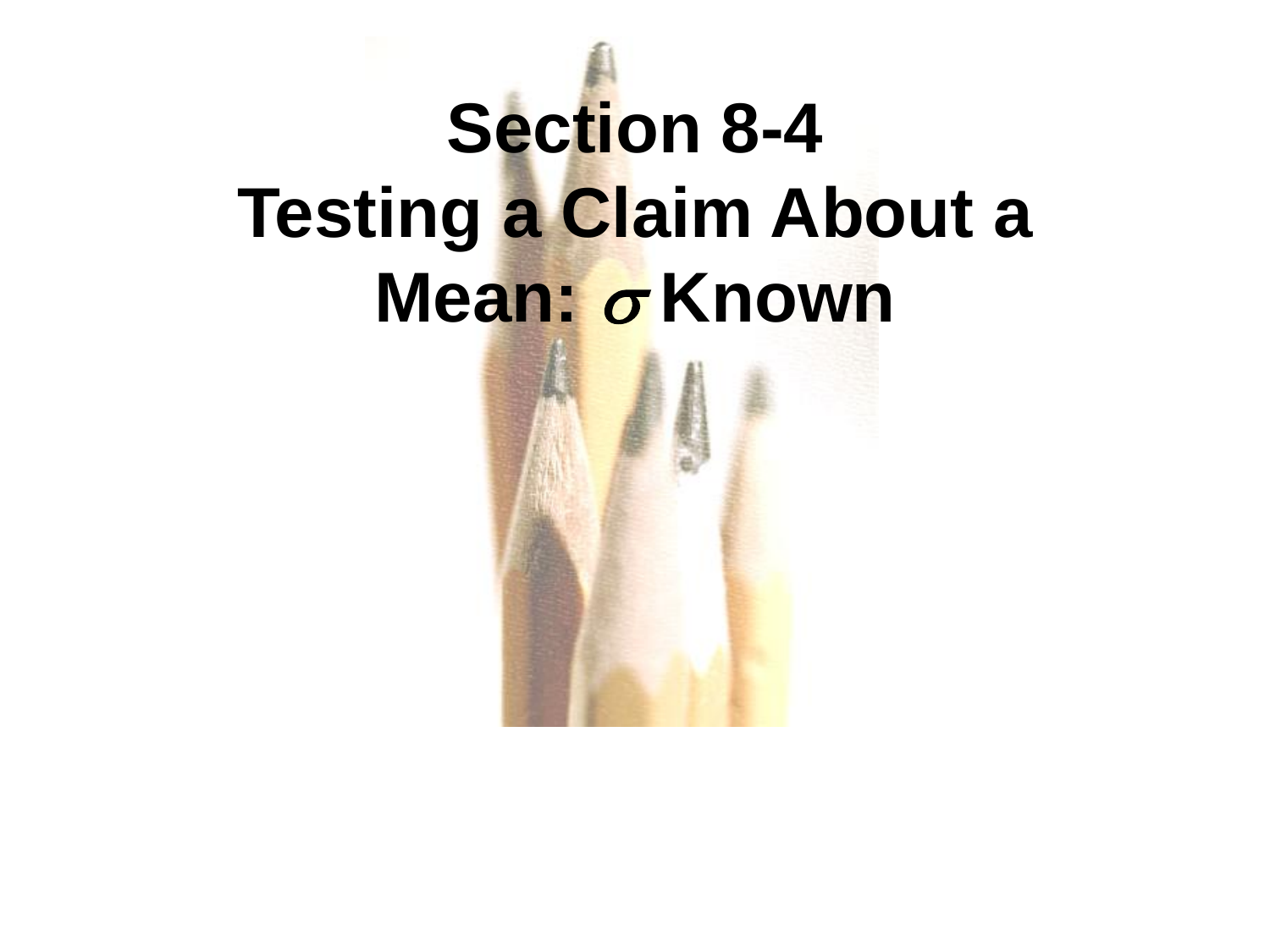## **Notation**

- *n* **= sample size**
- $\overline{X}$  = sample mean

### $\mu_{\bar{x}}$  = population mean of all sample **means from samples of size** *n*

#### $\sigma$  = known value of the population **standard deviation**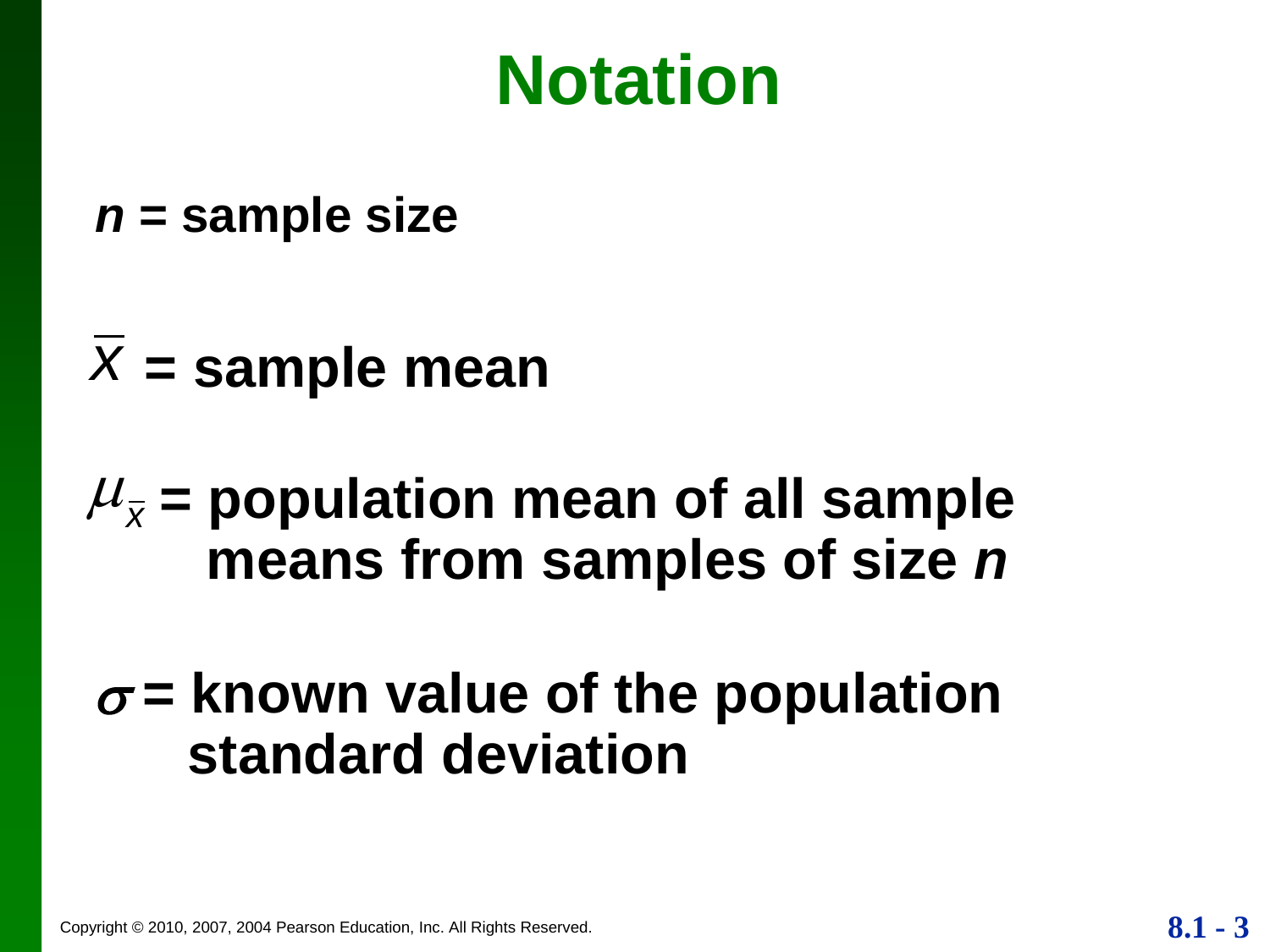**Requirements for Testing Claims About a Population Mean (with** *σ* Known)

- **1) The sample is a simple random sample.**
- **2) The value of the population standard**  deviation  $\sigma$  is known.
- **3) Either or both of these conditions is satisfied: The population is normally distributed or** *n* **> 30.**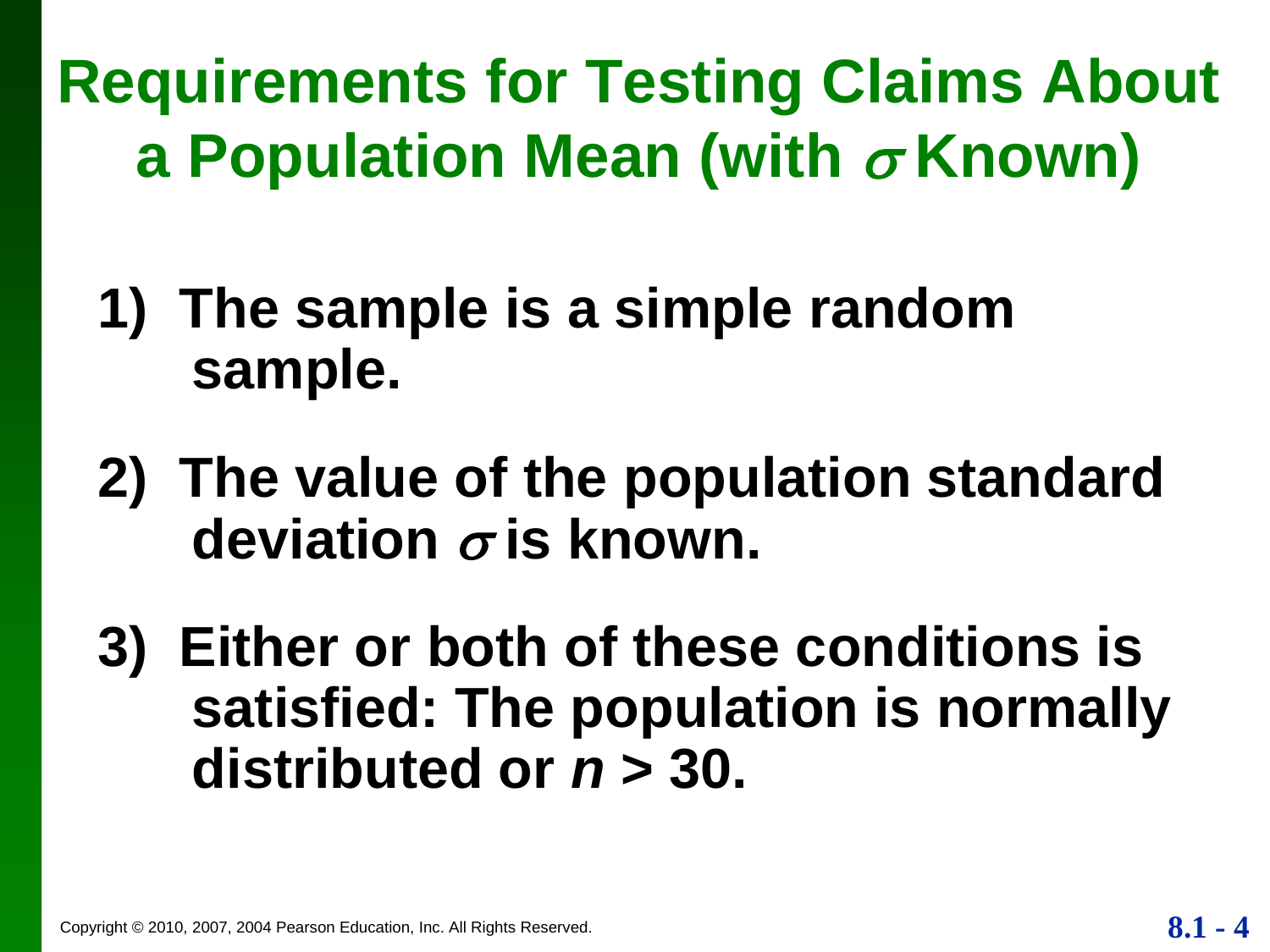# **Test Statistic for Testing a Claim About a Mean (with** *σ* **Known)**



Copyright © 2010, 2007, 2004 Pearson Education, Inc. All Rights Reserved. **8.1 - 5**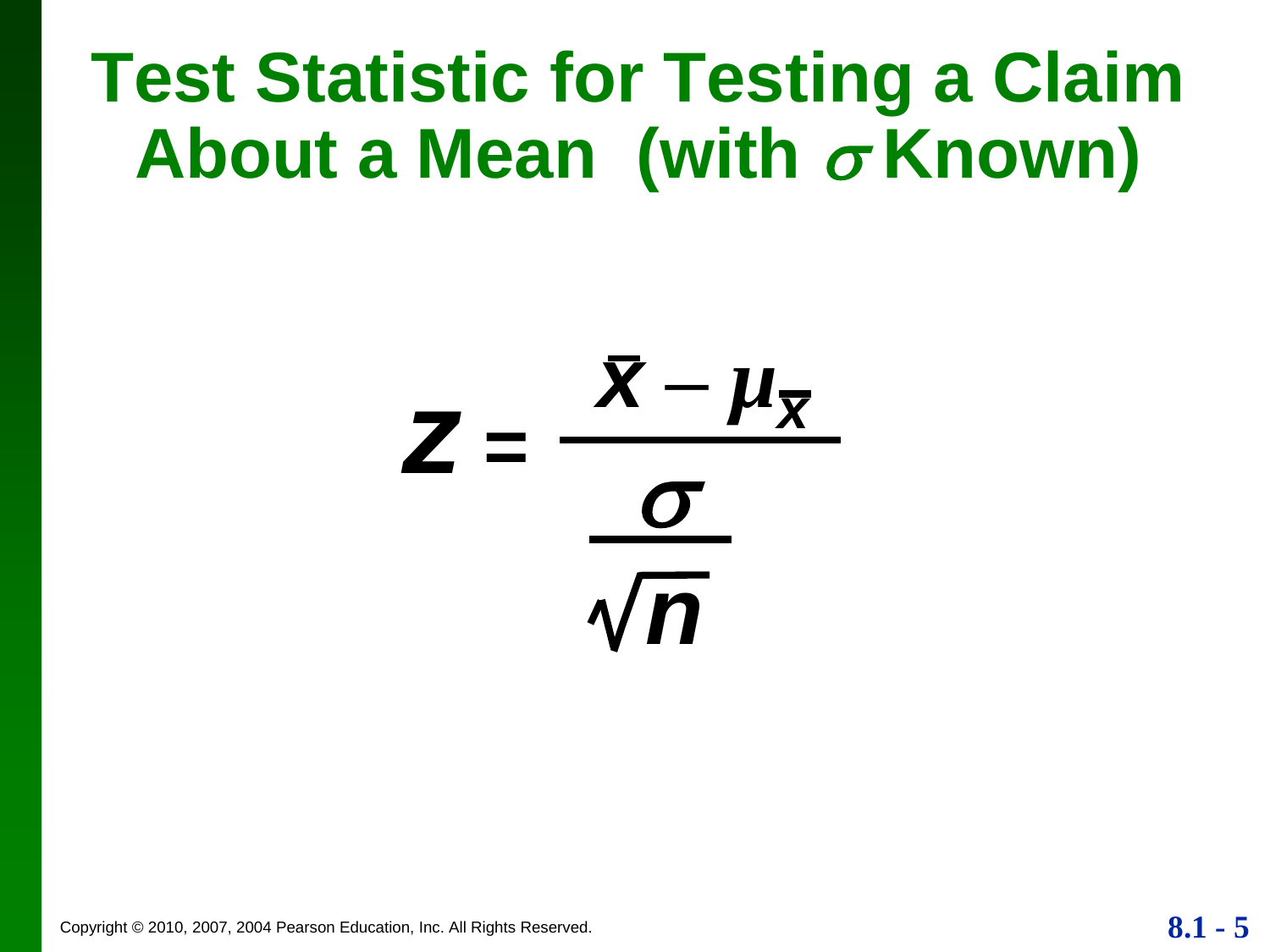**People have died in boat accidents because an obsolete estimate of the mean weight of men was used. Using the weights of the simple random sample of men from Data Set 1 in Appendix B, we obtain these sample statistics:** *n* **= 40 and**  $\bar{x}$  = 172.55 lb. Research from several other **sources suggests that the population of weights**  of men has a standard deviation given by  $\sigma$  = 26 **lb. Use these results to test the claim that men have a mean weight greater than 166.3 lb, which was the weight in the National Transportation and Safety Board's recommendation M-04-04. Use a 0.05 significance level, and use the** *P***-value method outlined in Figure 8-8.**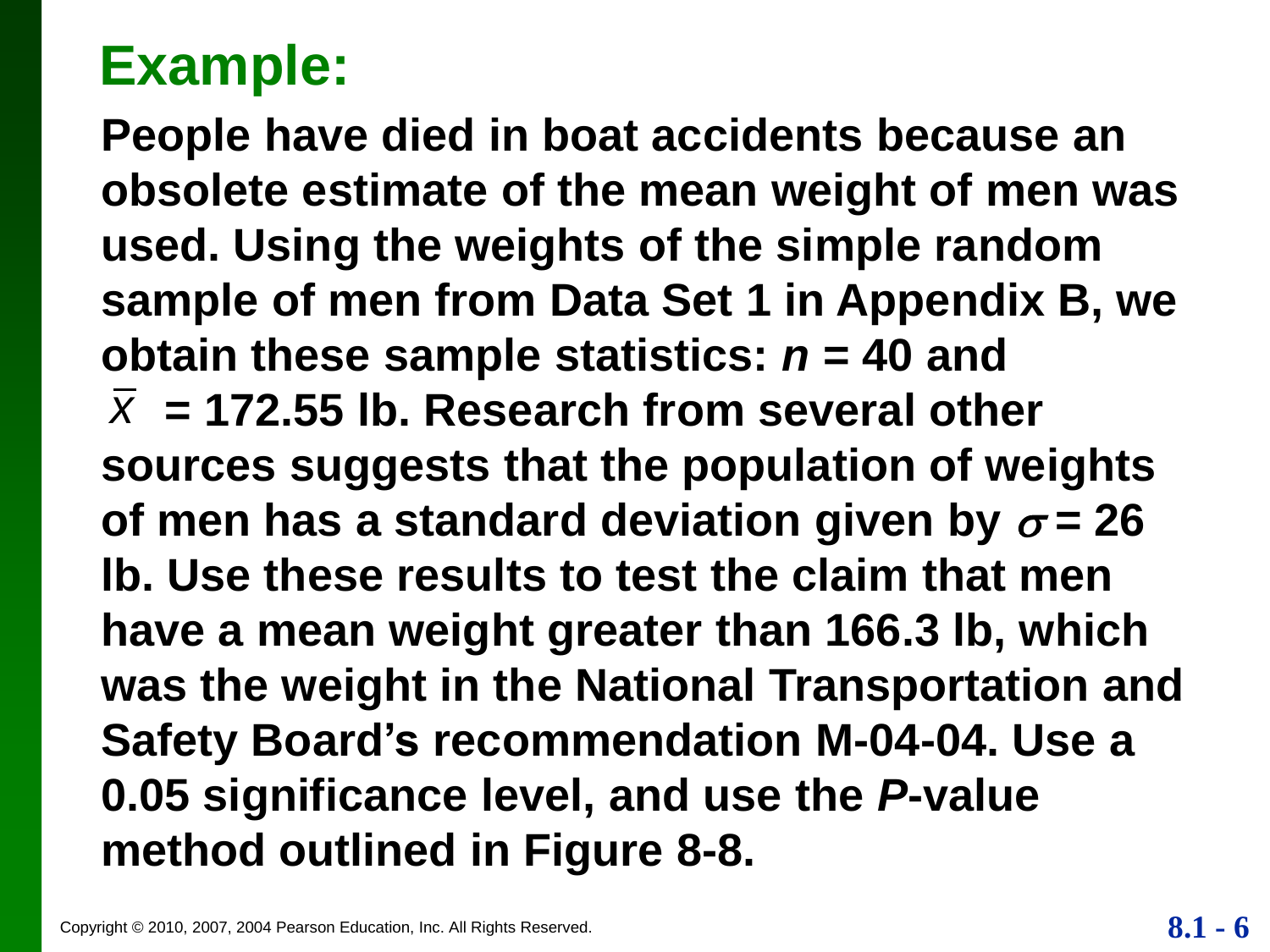**Requirements are satisfied: simple random**  sample,  $\sigma$  is known (26 lb), sample size is 40 **(***n* **> 30)**

Step 1: Express claim as  $\mu$  > 166.3 lb

Step 2: alternative to claim is  $\mu$   $\leq$  166.3 lb

Step 3:  $\mu$  > 166.3 lb does not contain equality, **it is the alternative hypothesis:**

- $H_0$ :  $\mu$  = 166.3 lb null hypothesis
- $H_1$ :  $\mu$  > 166.3 lb alternative hypothesis and **original claim**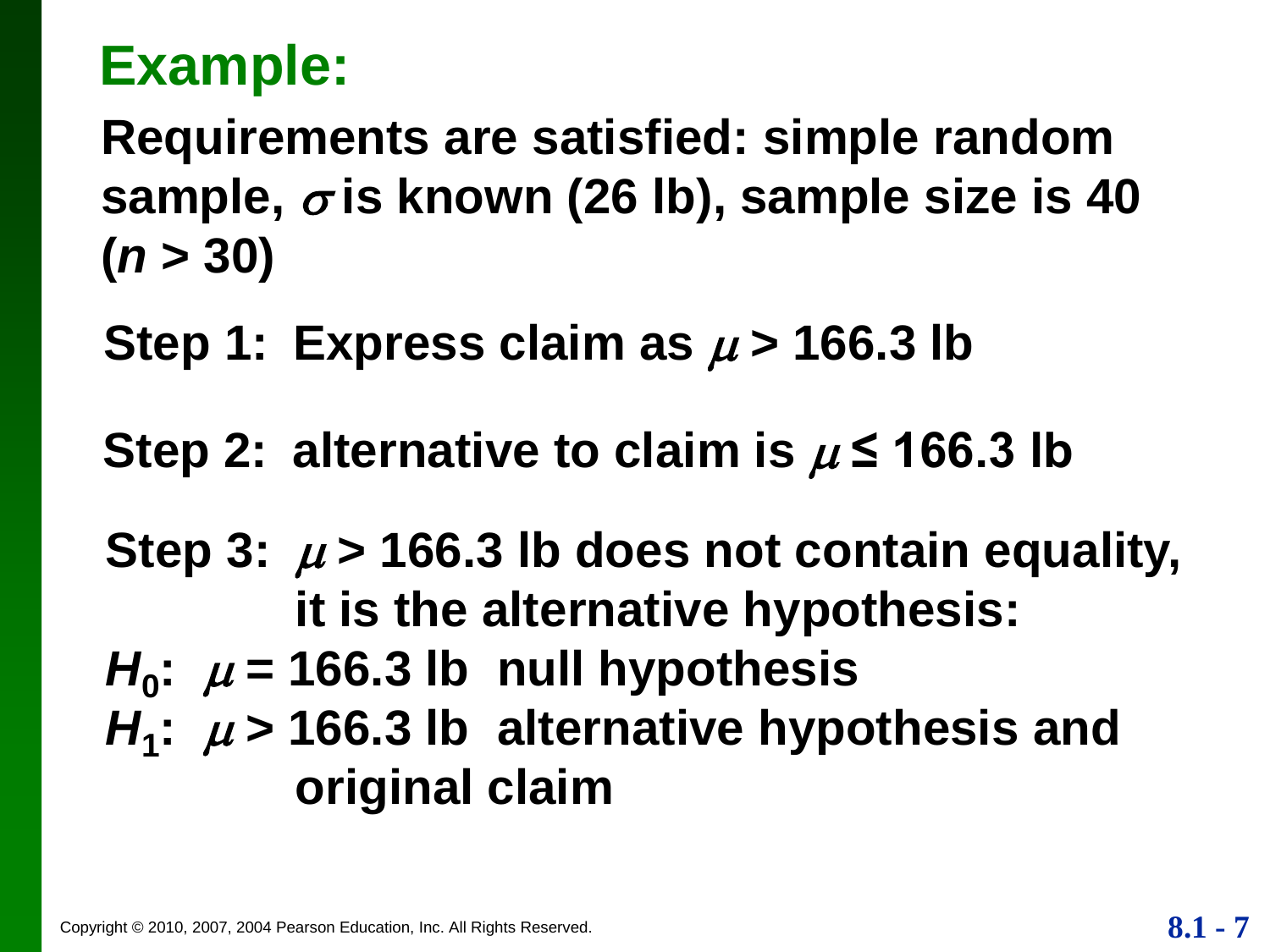#### **Step 4: significance level is**  $\alpha = 0.05$

**Step 5: claim is about the population mean, so the relevant statistic is the sample mean (172.55 lb), σ is known (26 lb), sample size greater than 30**

**Step 6: calculate** *z*

$$
z = \frac{\bar{x} - \mu_{\bar{x}}}{\frac{\sigma}{\sqrt{n}}} = \frac{172.55 - 166.3}{26} = 1.52
$$

#### **right-tailed test, so** *P***-value is the area is to the right of** *z* **= 1.52;**

Copyright © 2010, 2007, 2004 Pearson Education, Inc. All Rights Reserved. **8.1 - 8.1 - 8.1 - 8.1 - 8.1 - 8**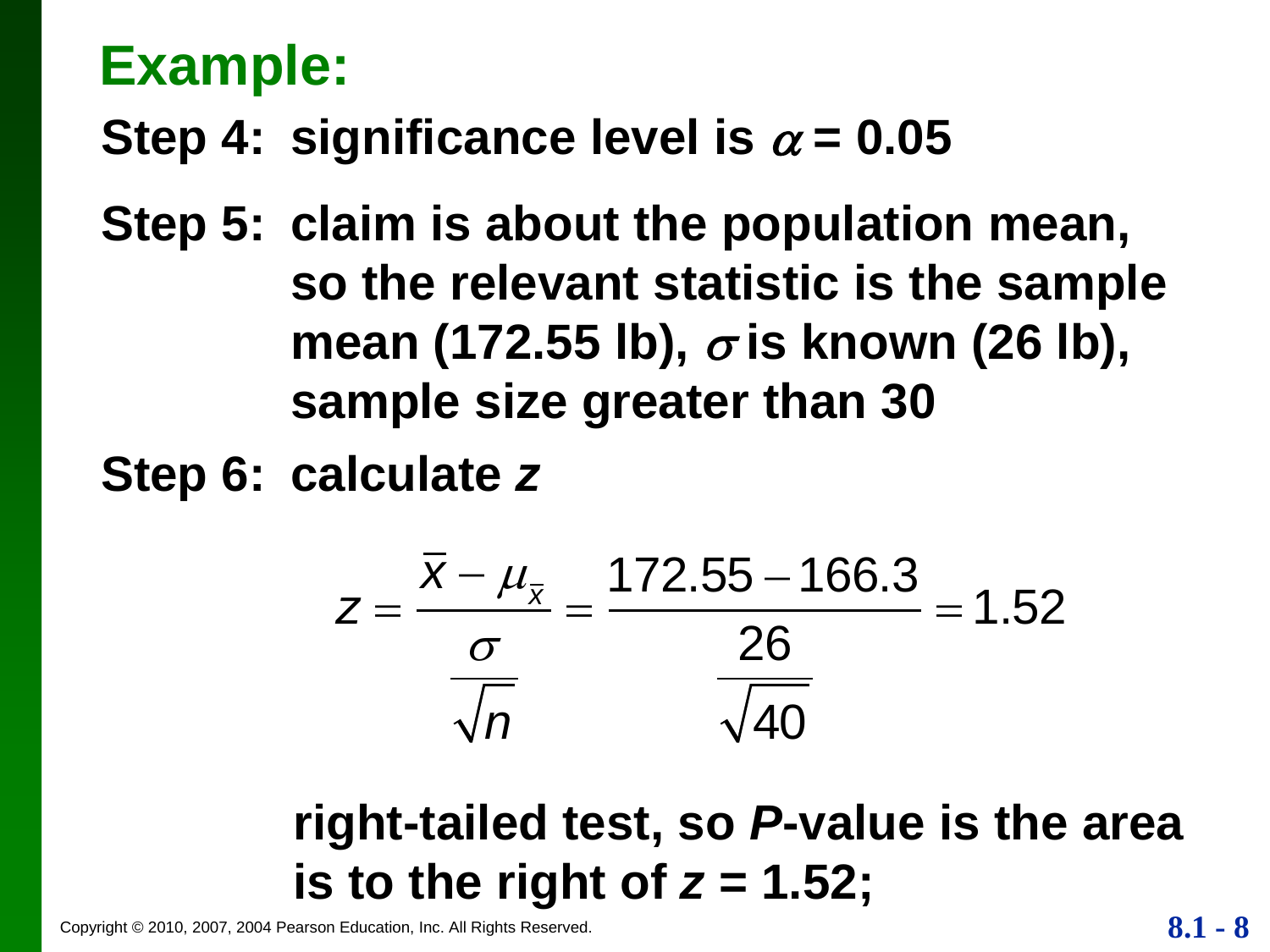**Table A-2: area to the left of**  $z = 1.52$ **is 0.9357, so the area to the right is 1 – 0.9357 = 0.0643. The** *P***-value is 0.0643**

**Step 7: The** *P***-value of 0.0643 is greater than**  the significance level of  $\alpha$  = 0.05, we **fail to reject the null hypothesis.**



Copyright © 2010, 2007, 2004 Pearson Education, Inc. All Rights Reserved. **8.1 - 1.04 1.1 1.1 1.1 1.1 9 1.1 9 1.1 9 1.1 9 1.1 9 1.1 9 1.1 9 1.1 1.1 1.1 1.1 1.1 1.1 1.1 1.1**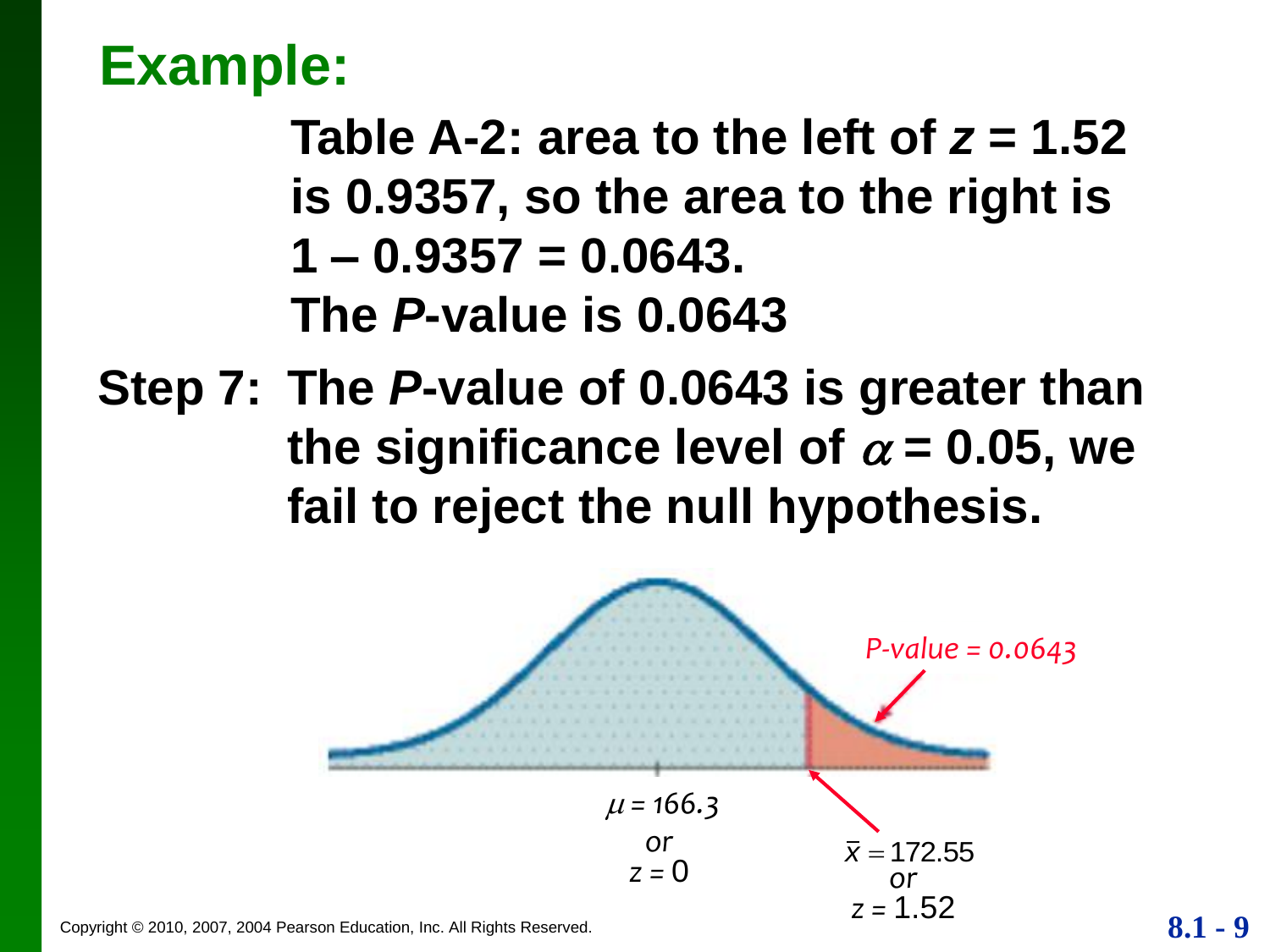**The** *P***-value of 0.0643 tells us that if men have a**  mean weight given by  $\mu$  = 166.3 lb, there is a **good chance (0.0643) of getting a sample mean of 172.55 lb. A sample mean such as 172.55 lb could easily occur by chance. There is not sufficient evidence to support a conclusion that the population mean is greater than 166.3 lb, as in the National Transportation and Safety Board's recommendation.**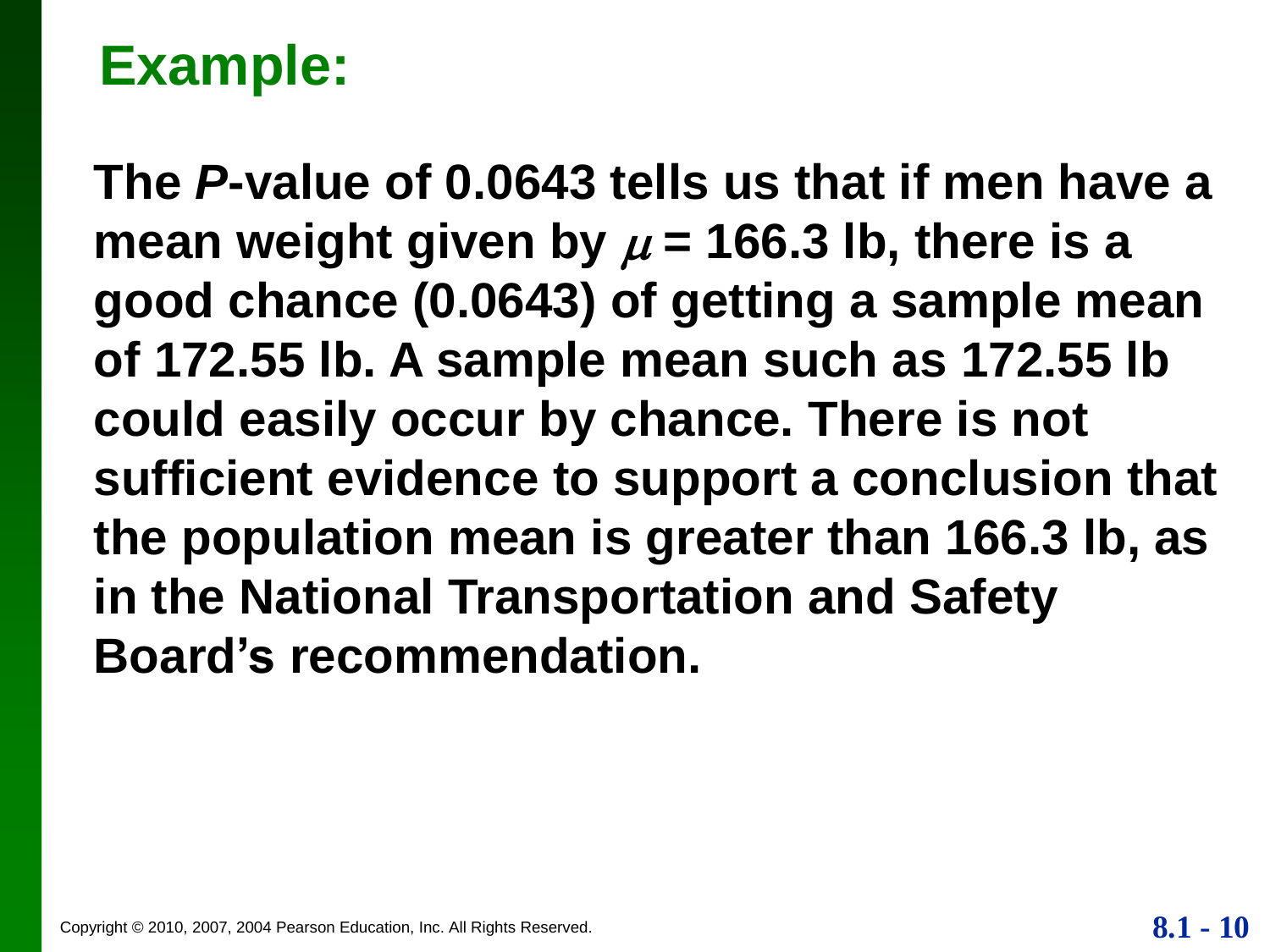**The traditional method: Use** *z* **= 1.645 instead of**  finding the  $P$ -value. Since  $z = 1.52$  does not fall **in the critical region, again fail to reject the null hypothesis.**

**Confidence Interval method: Use a one-tailed test with a = 0.05, so construct a 90% confidence interval:**

 $165.8 < \mu < 179.3$ 

**The confidence interval contains 166.3 lb, we**  cannot support a claim that  $\mu$  is greater than **166.3. Again, fail to reject the null hypothesis.**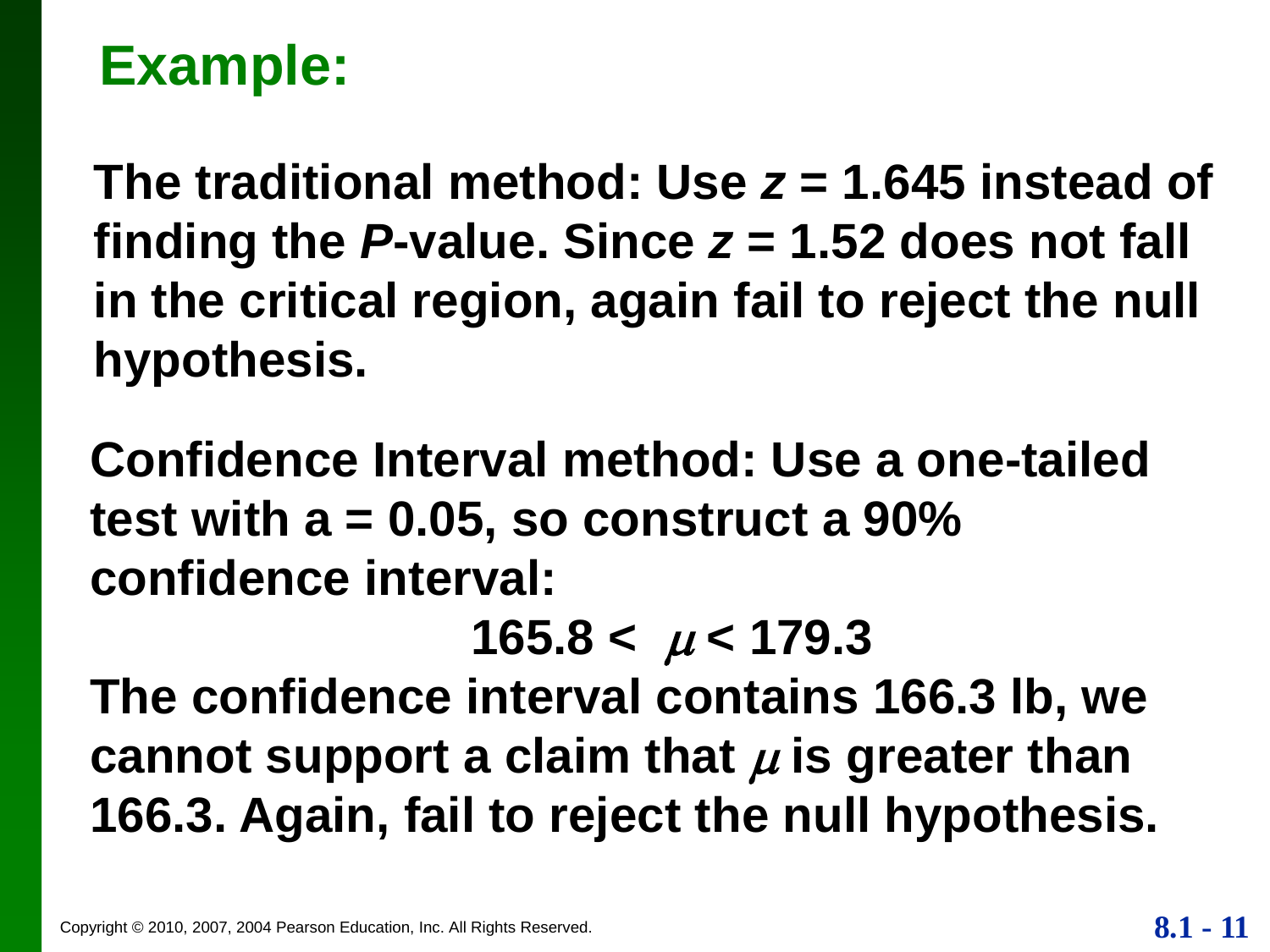# **Underlying Rationale of Hypothesis Testing**

**If, under a given assumption, there is an extremely small probability of getting sample results at least as extreme as the results that were obtained, we conclude that the assumption is probably not correct.**

**When testing a claim, we make an assumption (null hypothesis) of equality. We then compare the assumption and the sample results and we form one of the following conclusions:**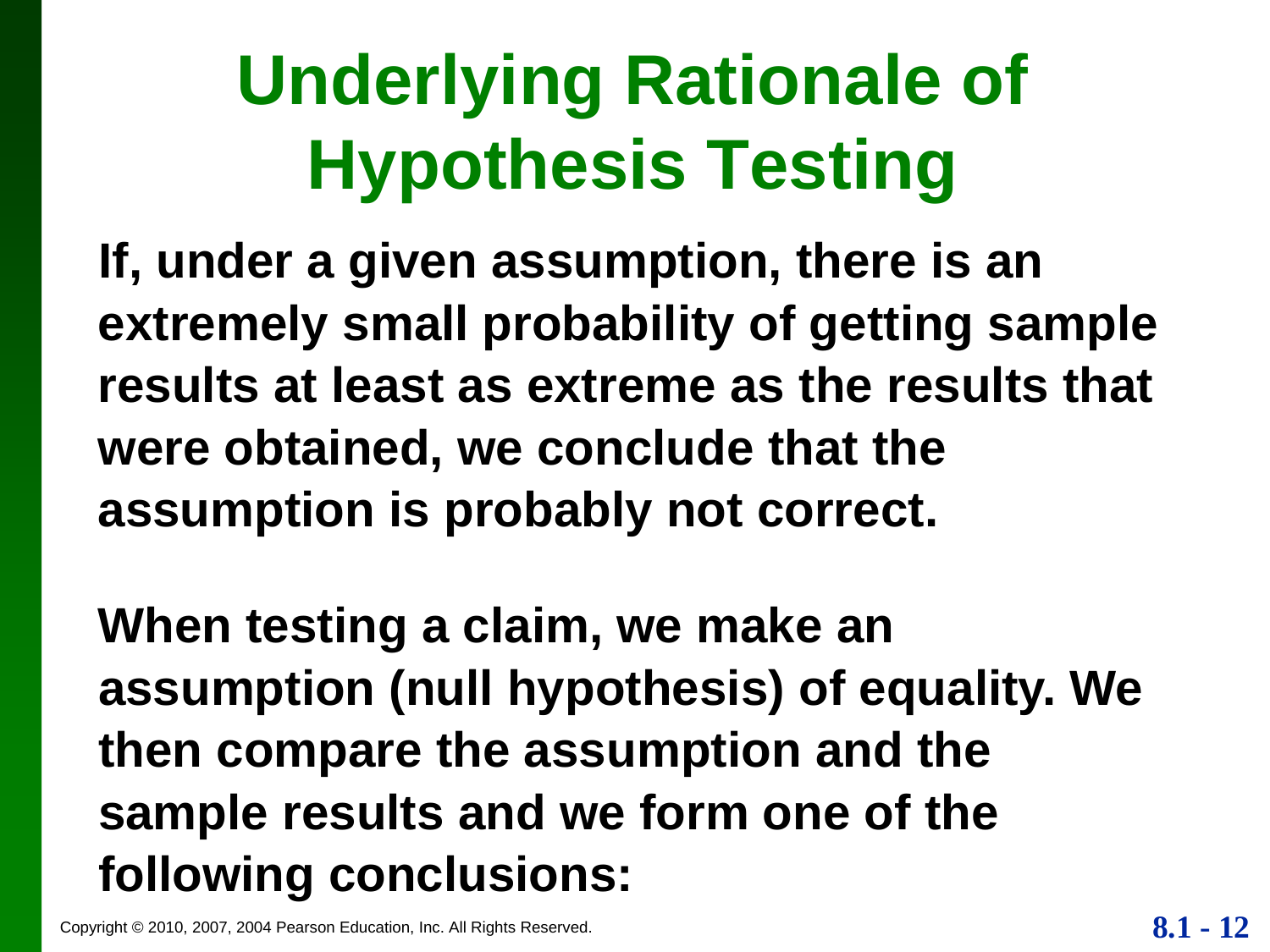# **Underlying Rationale of Hypotheses Testing - cont**

- **If the sample results (or more extreme results) can easily occur when the assumption (null hypothesis) is true, we attribute the relatively small discrepancy between the assumption and the sample results to chance.**
- **If the sample results cannot easily occur when that assumption (null hypothesis) is true, we explain the relatively large discrepancy between the assumption and the sample results by concluding that the assumption is not true, so we reject the assumption.**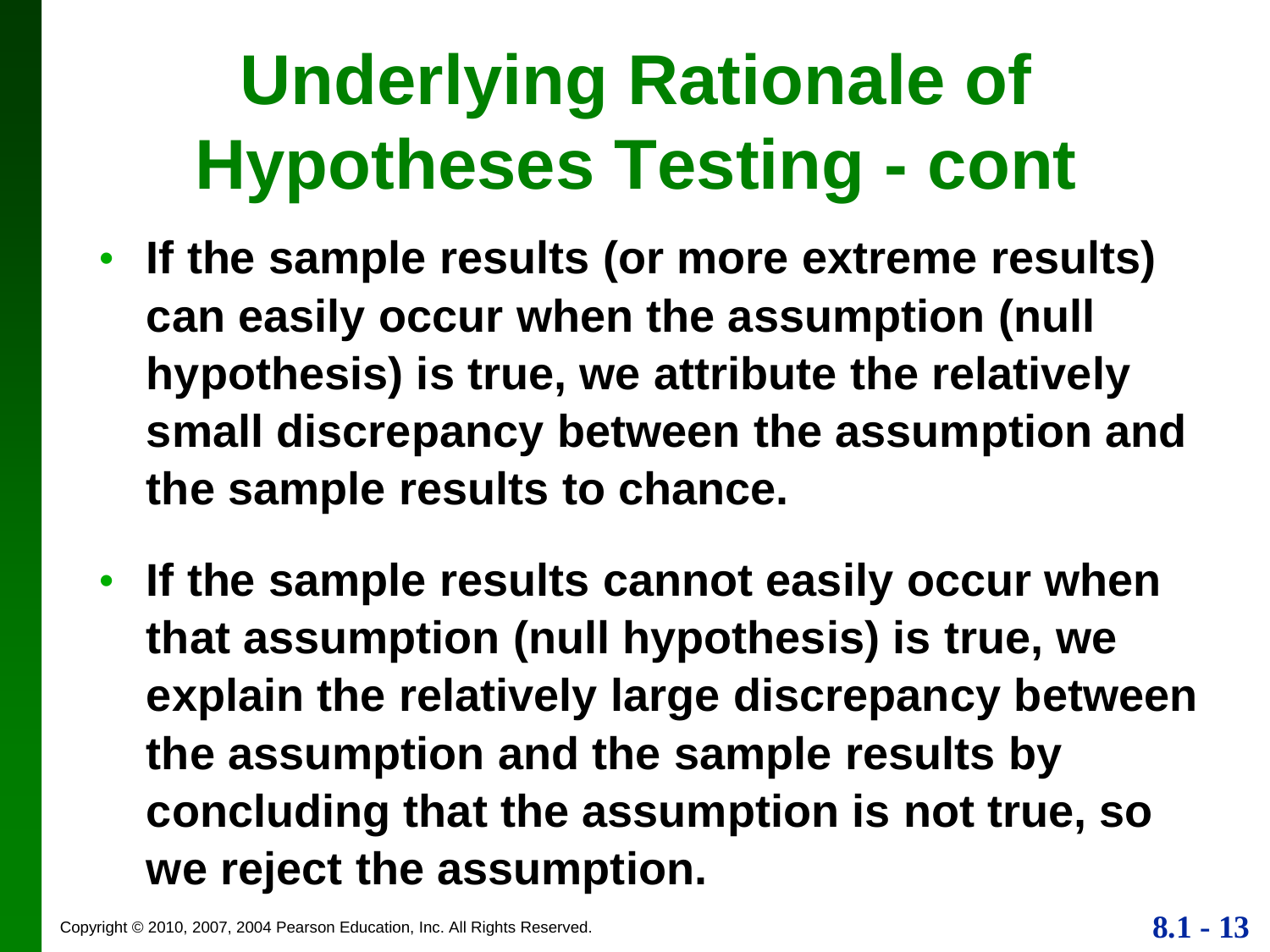**Recap**

#### **In this section we have discussed:**

- **☆ Requirements for testing claims about population means,** *σ* **known.**
- *P***-value method.**
- *<b>❖ Traditional method.*
- *<b>☆ Confidence interval method.*
- **☆ Rationale for hypothesis testing.**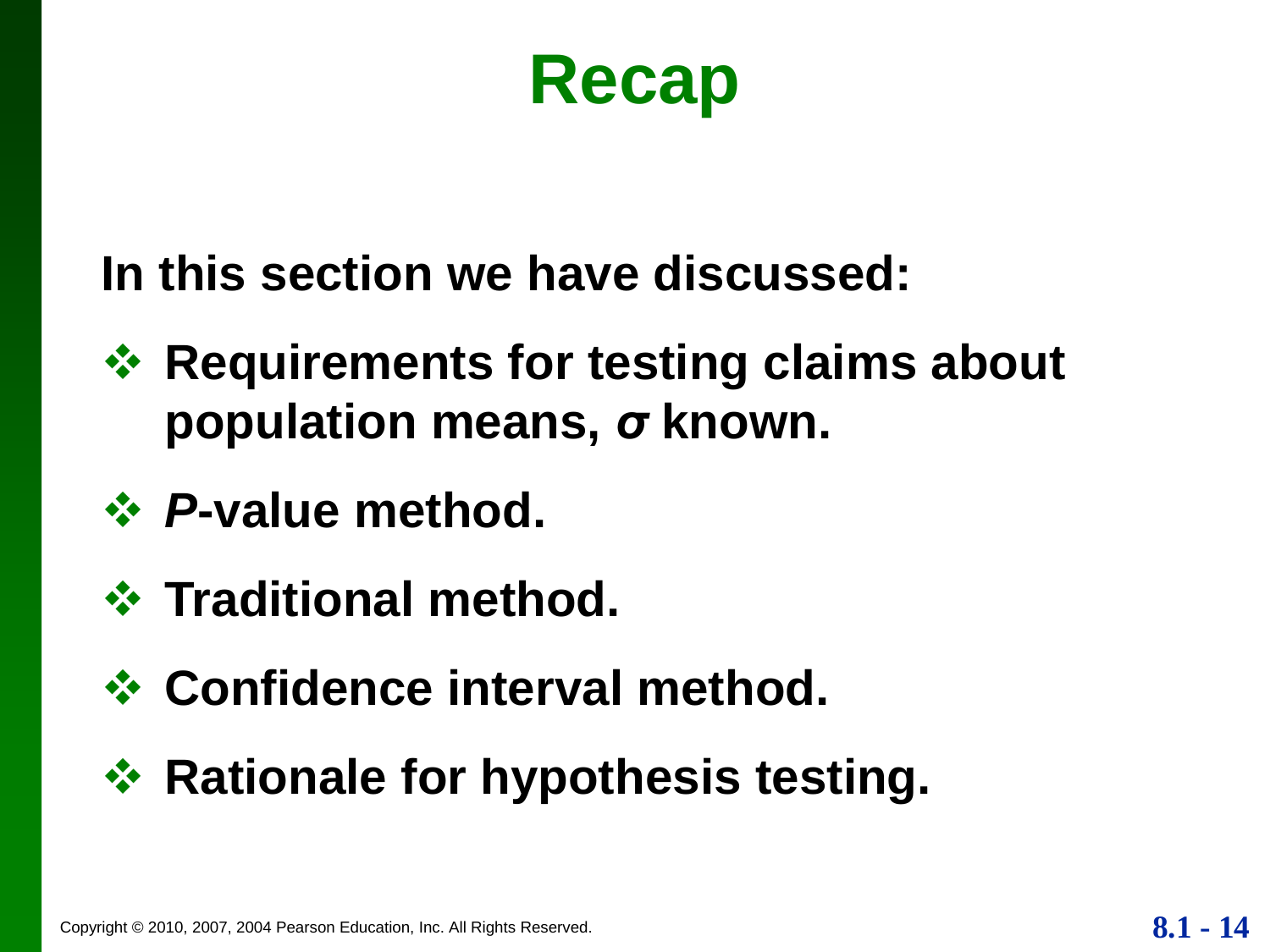# **Section 8-5 Testing a Claim About a Mean:** *σ* **Not Known**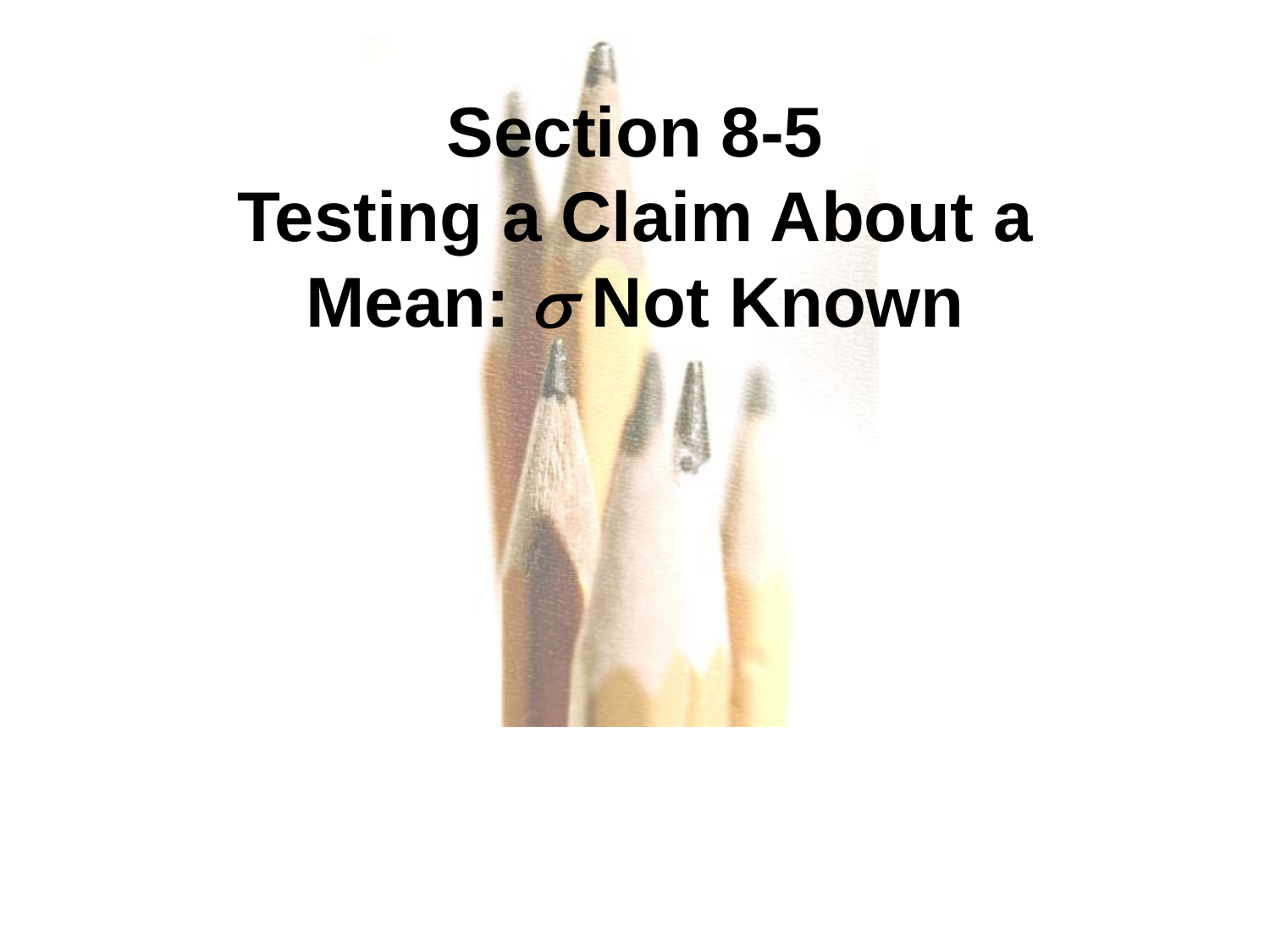## **Notation**

*n* **= sample size**

## $\overline{X}$  = sample mean

### $\mu_{\bar{x}}$  = population mean of all sample **means from samples of size** *n*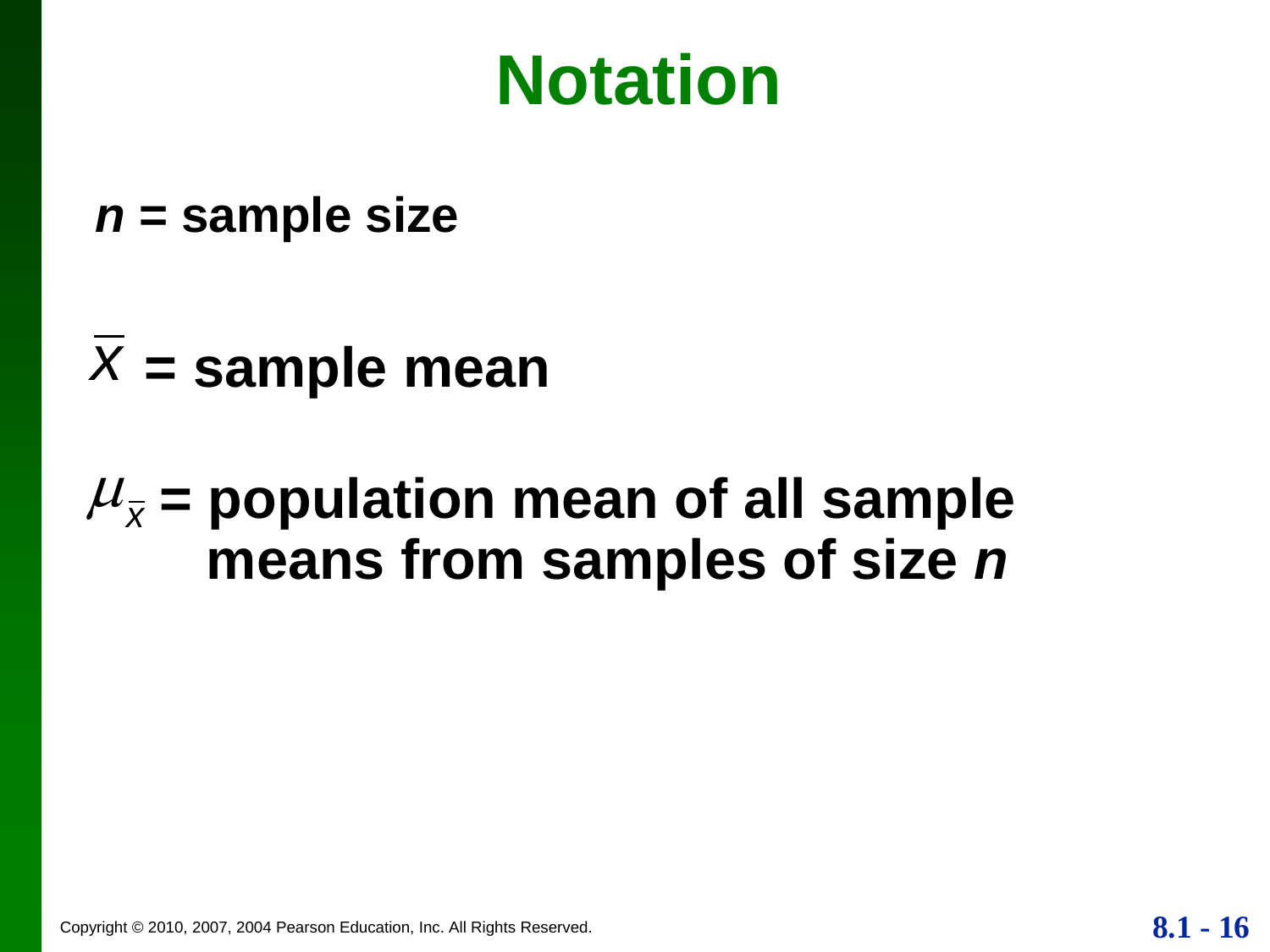**Requirements for Testing Claims About a Population Mean (with** σ Not Known)

- **1) The sample is a simple random sample.**
- **2) The value of the population standard deviation**  $\sigma$  **is not known.**
- **3) Either or both of these conditions is satisfied: The population is normally distributed or** *n* **> 30.**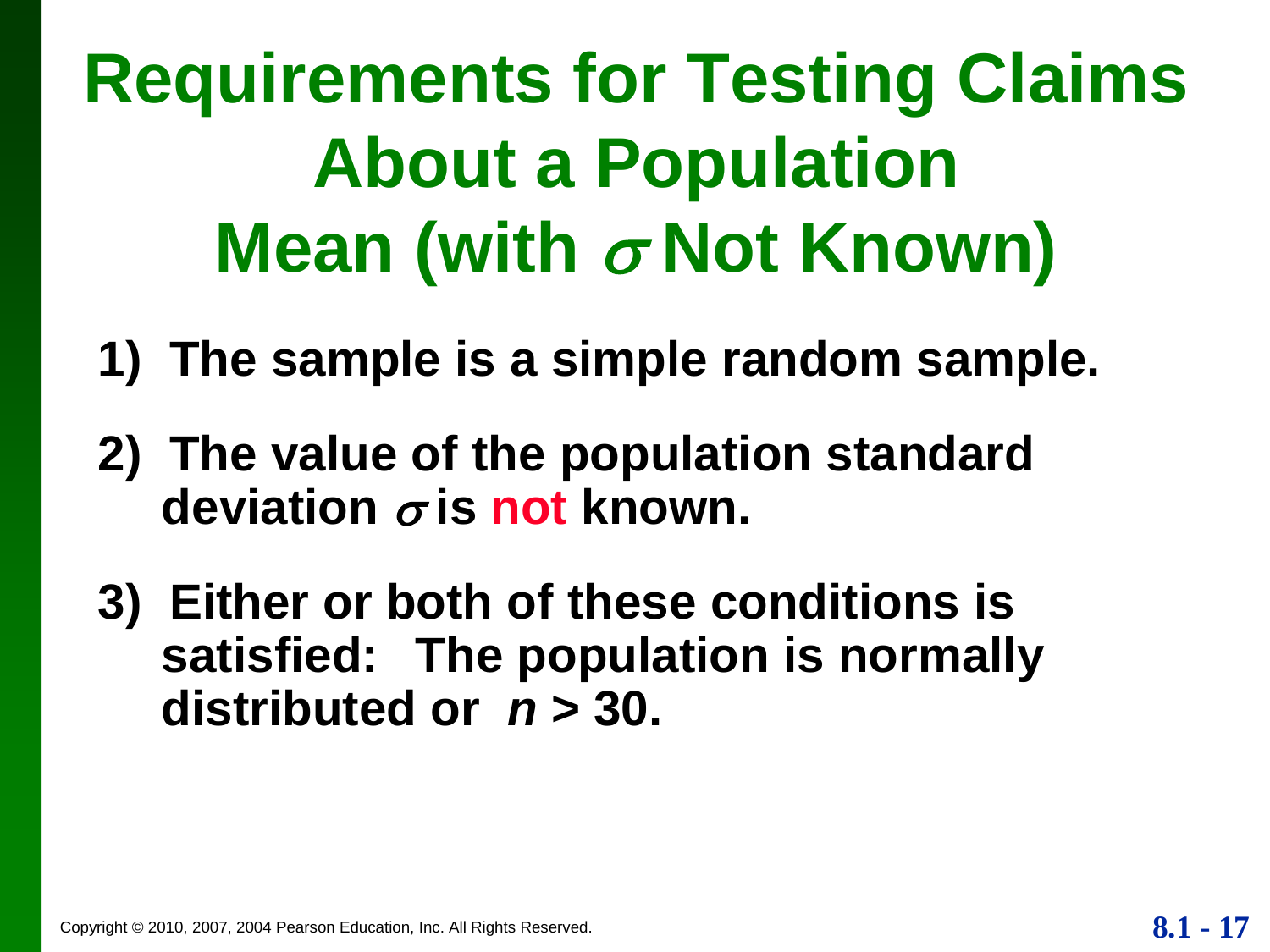## **Test Statistic for Testing a Claim About a Mean**  (with  $\sigma$  Not Known)

$$
t=\frac{\bar{x}-\mu_{\bar{x}}}{\sqrt{n}}
$$

## *P***-values and Critical Values**

#### *<b>☆ Found in Table A-3*

#### $\div$  Degrees of freedom (df) =  $n - 1$

Copyright © 2010, 2007, 2004 Pearson Education, Inc. All Rights Reserved. **8.1 - 18**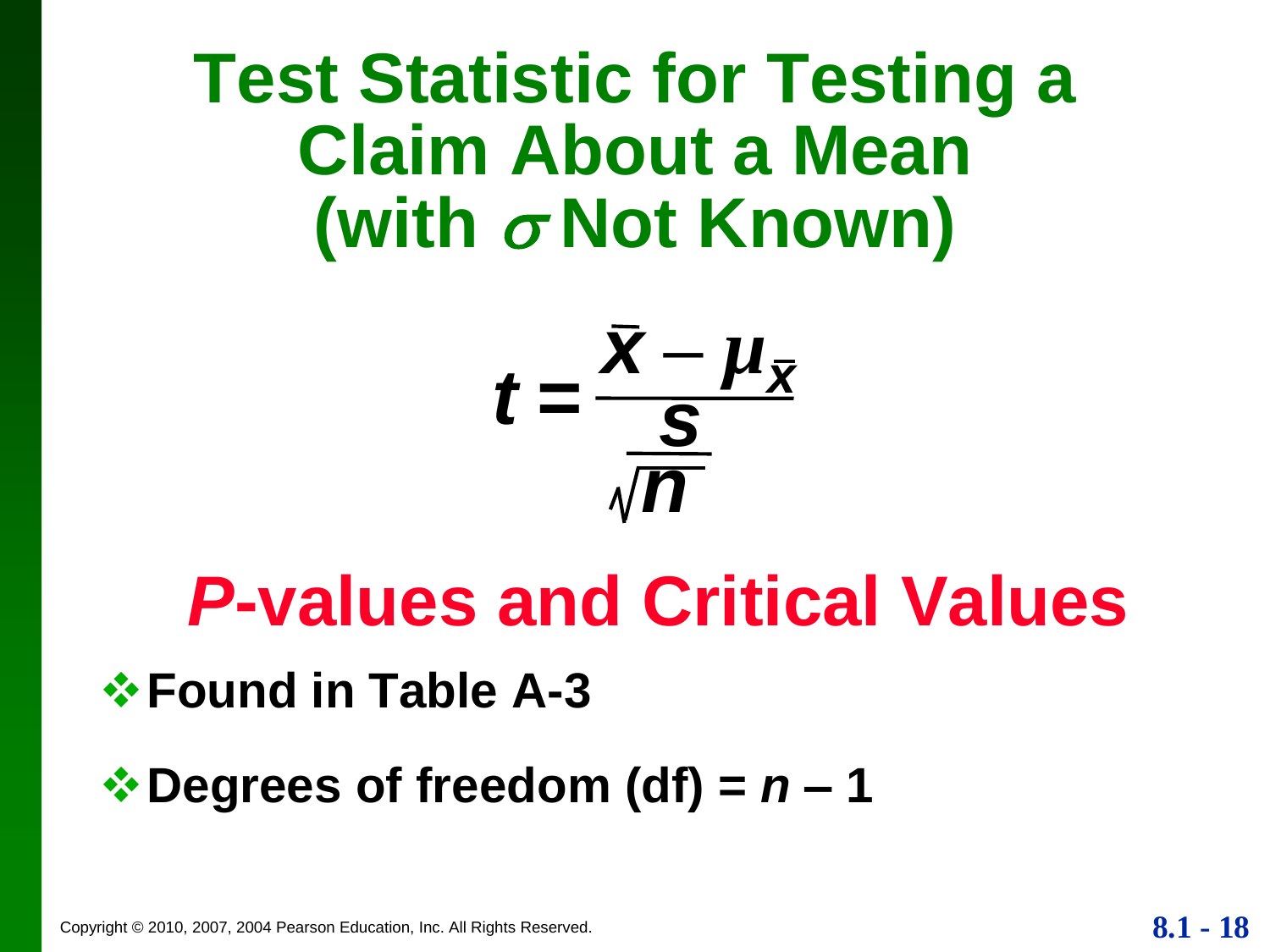**Choosing between the Normal and Student** *t* **Distributions when Testing a Claim about a Population Mean** *µ*

Use the Student *t* distribution when  $\sigma$  is **not known and either or both of these conditions is satisfied: The population is normally distributed or**  *n* **> 30.**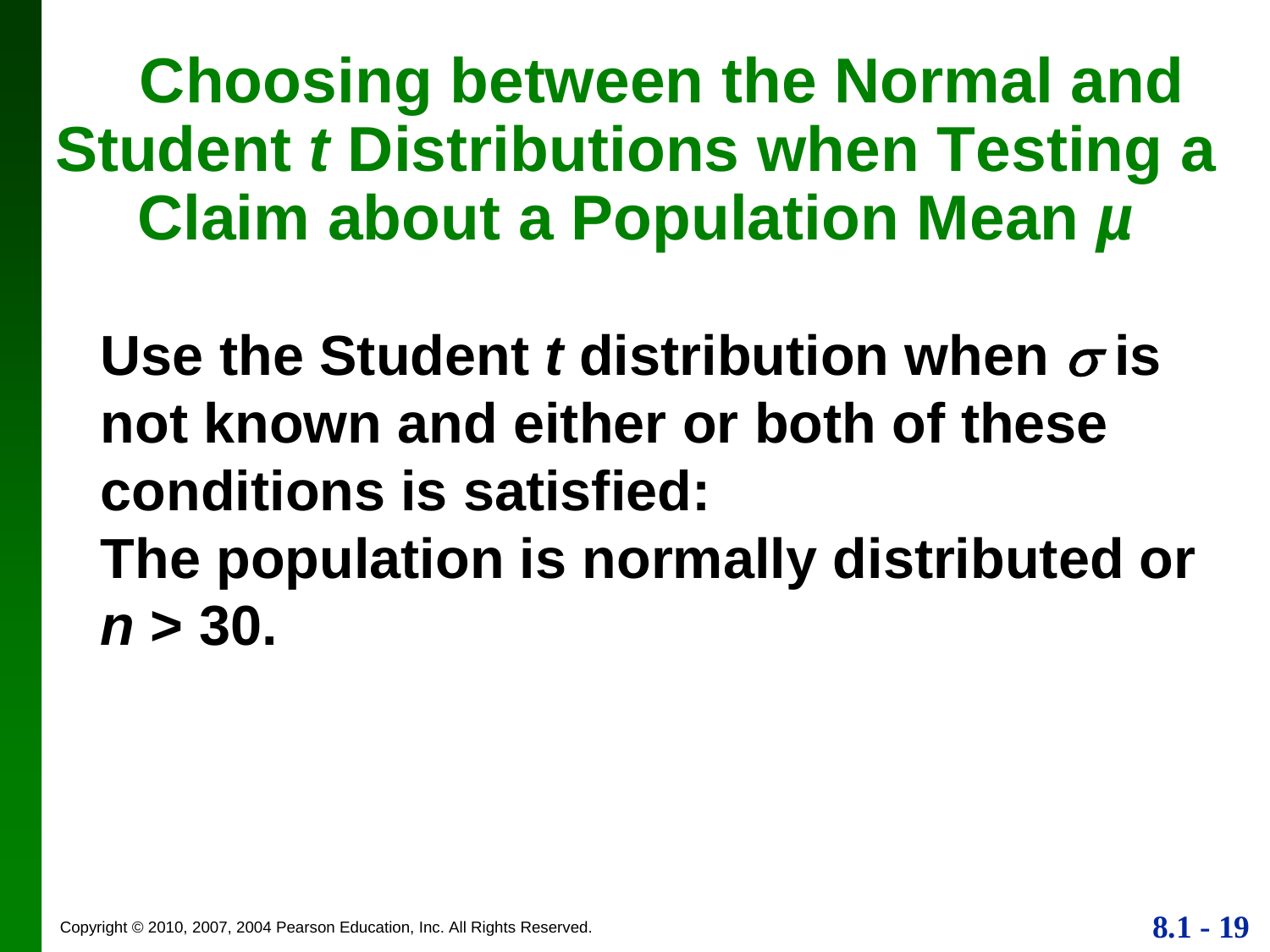**People have died in boat accidents because an obsolete estimate of the mean weight of men was used. Using the weights of the simple random sample of men from Data Set 1 in Appendix B, we obtain these sample statistics:**  $n = 40$  **and**  $\overline{X} =$ **172.55 lb, and**  $\sigma$  **= 26.33 lb. Do not assume that the** value of  $\sigma$  is known. Use these results to test the **claim that men have a mean weight greater than 166.3 lb, which was the weight in the National Transportation and Safety Board's recommendation M-04-04. Use a 0.05 significance level, and the traditional method outlined in Figure 8-9.**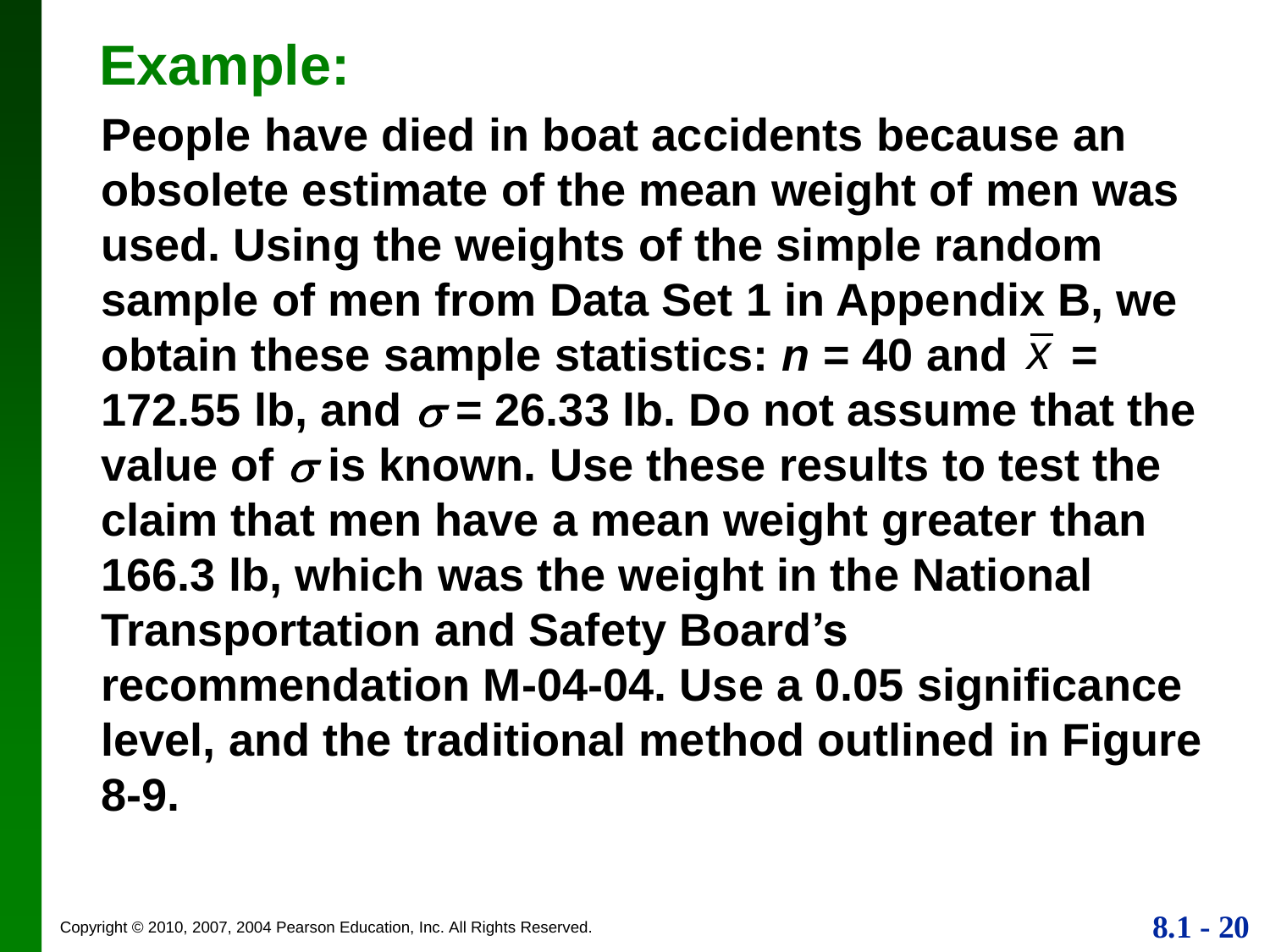**Requirements are satisfied: simple random sample, population standard deviation is not known, sample size is 40 (***n* **> 30)**

**Step 1: Express claim as**  $\mu$  **> 166.3 lb** 

Step 2: alternative to claim is  $\mu$   $\leq$  166.3 lb

Step 3:  $\mu$  > 166.3 lb does not contain equality, **it is the alternative hypothesis:**

- $H_0$ :  $\mu$  = 166.3 lb null hypothesis
- $H_1$ :  $\mu$  > 166.3 lb alternative hypothesis and **original claim**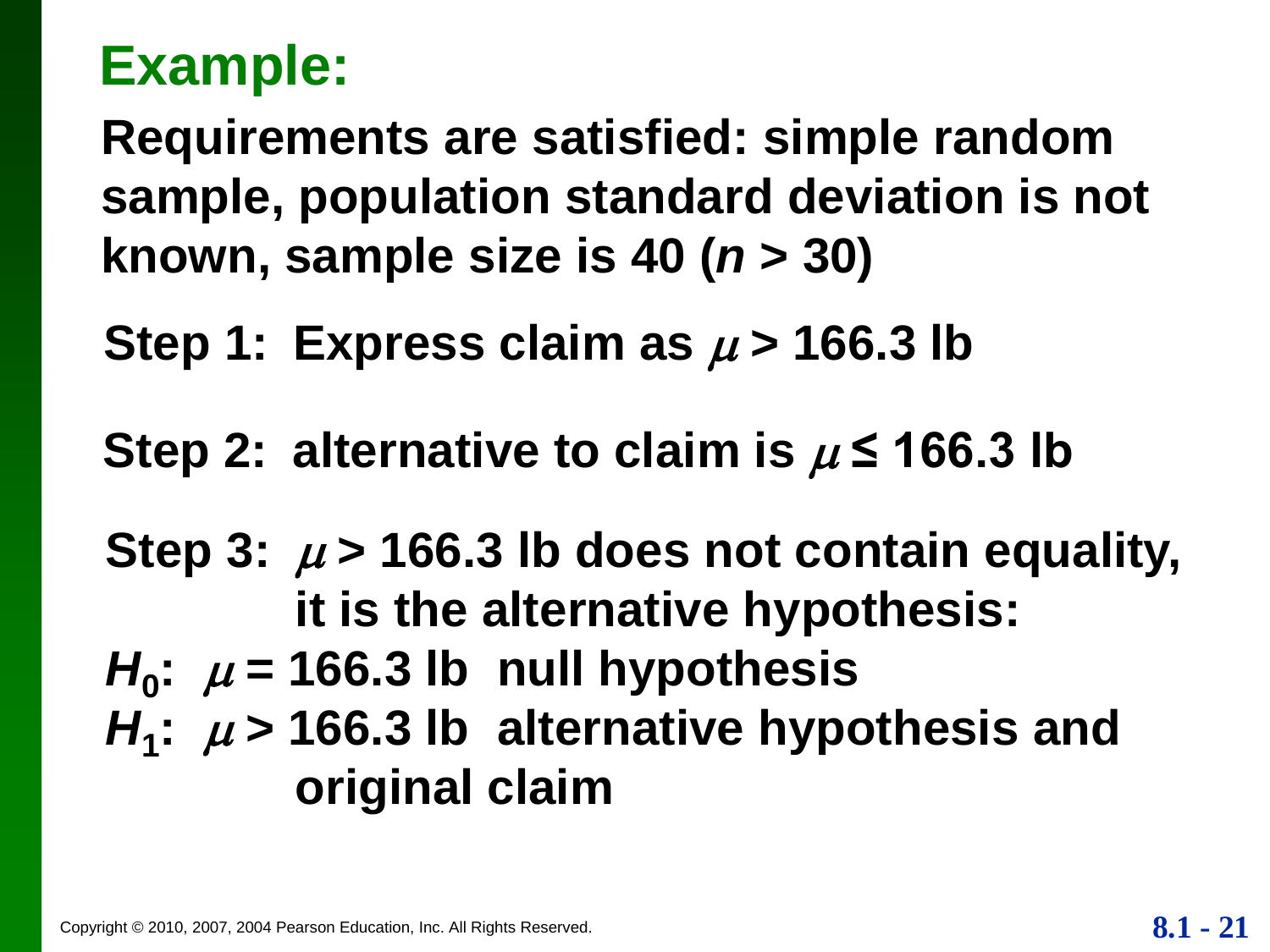#### **Step 4: significance level is**  $\alpha = 0.05$

**Step 5: claim is about the population mean, so the relevant statistic is the sample mean, 172.55 lb**

**Step 6: calculate** *t*

$$
t = \frac{\bar{x} - \mu_{\bar{x}}}{\frac{s}{\sqrt{n}}} = \frac{172.55 - 166.3}{\frac{26.33}{\sqrt{40}}} = 1.501
$$

**df =** *n* **– 1 = 39, area of 0.05, one-tail yields** *t* **= 1.685;**

Copyright © 2010, 2007, 2004 Pearson Education, Inc. All Rights Reserved. **8.1** - 22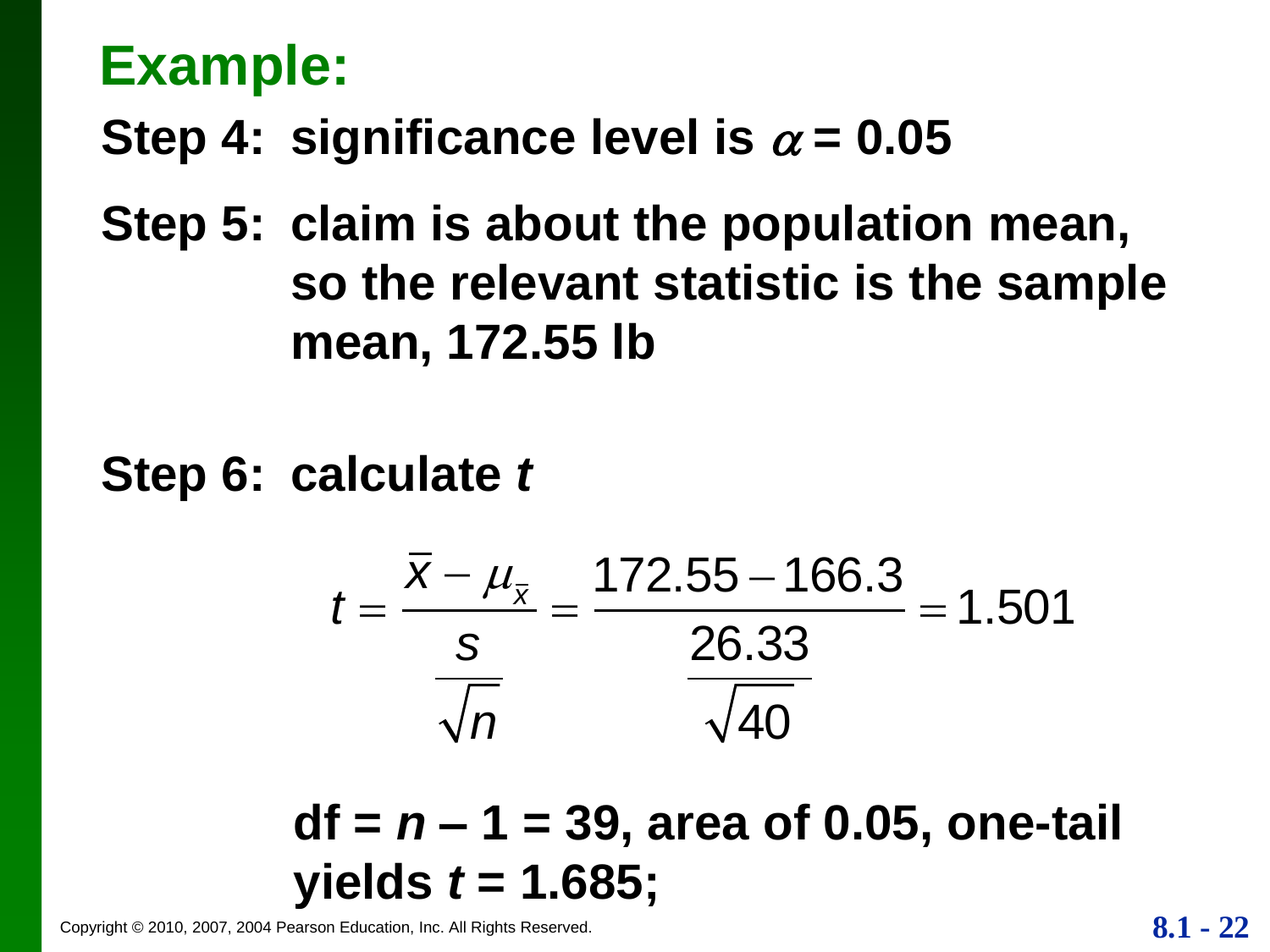#### **Step 7:** *t* **= 1.501 does not fall in the critical**  region bounded by  $t = 1.685$ , we fail **to reject the null hypothesis.**



Copyright © 2010, 2007, 2004 Pearson Education, Inc. All Rights Reserved. **8.1 - 23**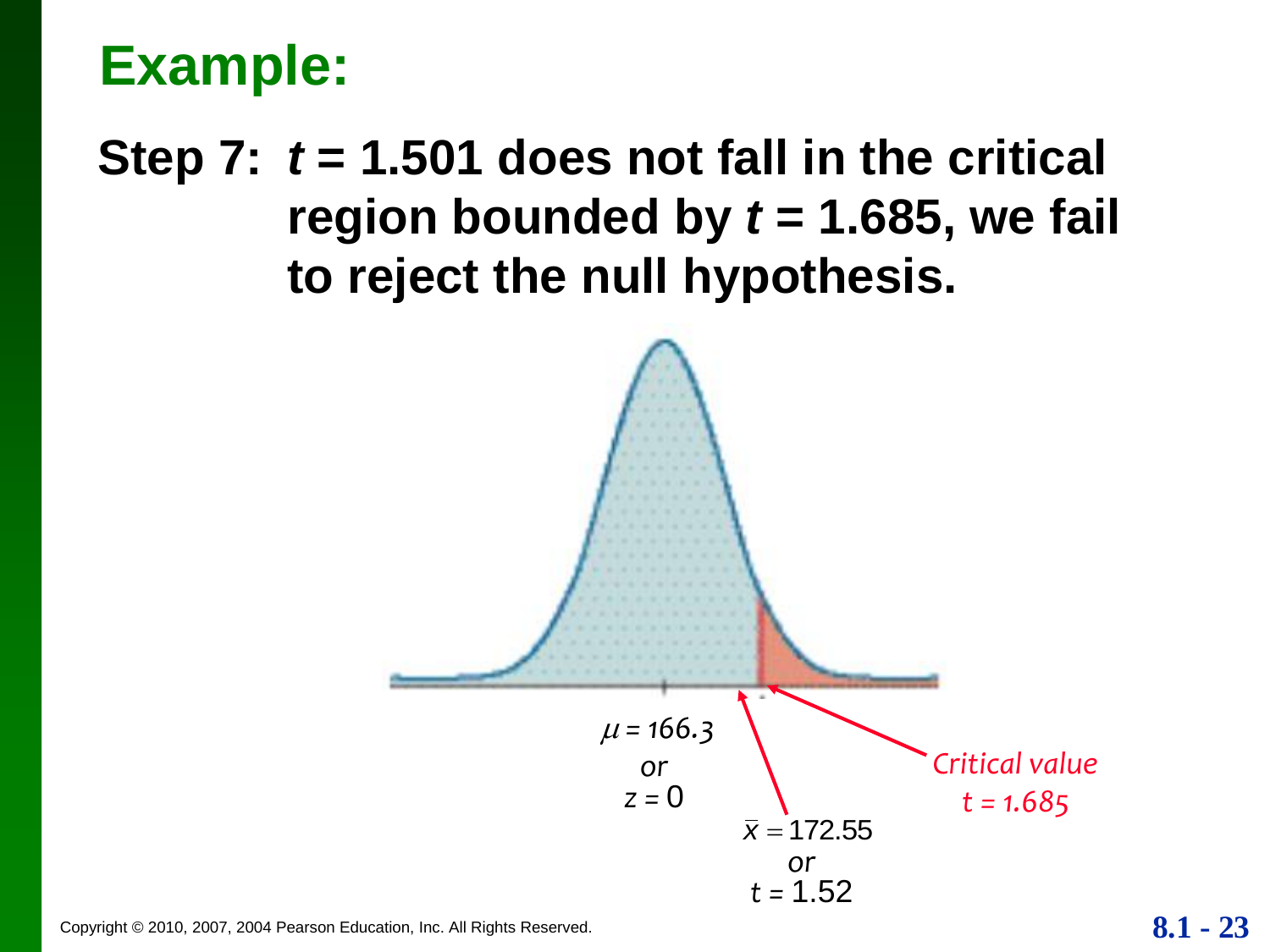**Because we fail to reject the null hypothesis, we conclude that there is not sufficient evidence to support a conclusion that the population mean is greater than 166.3 lb, as in the National Transportation and Safety Board's recommendation.**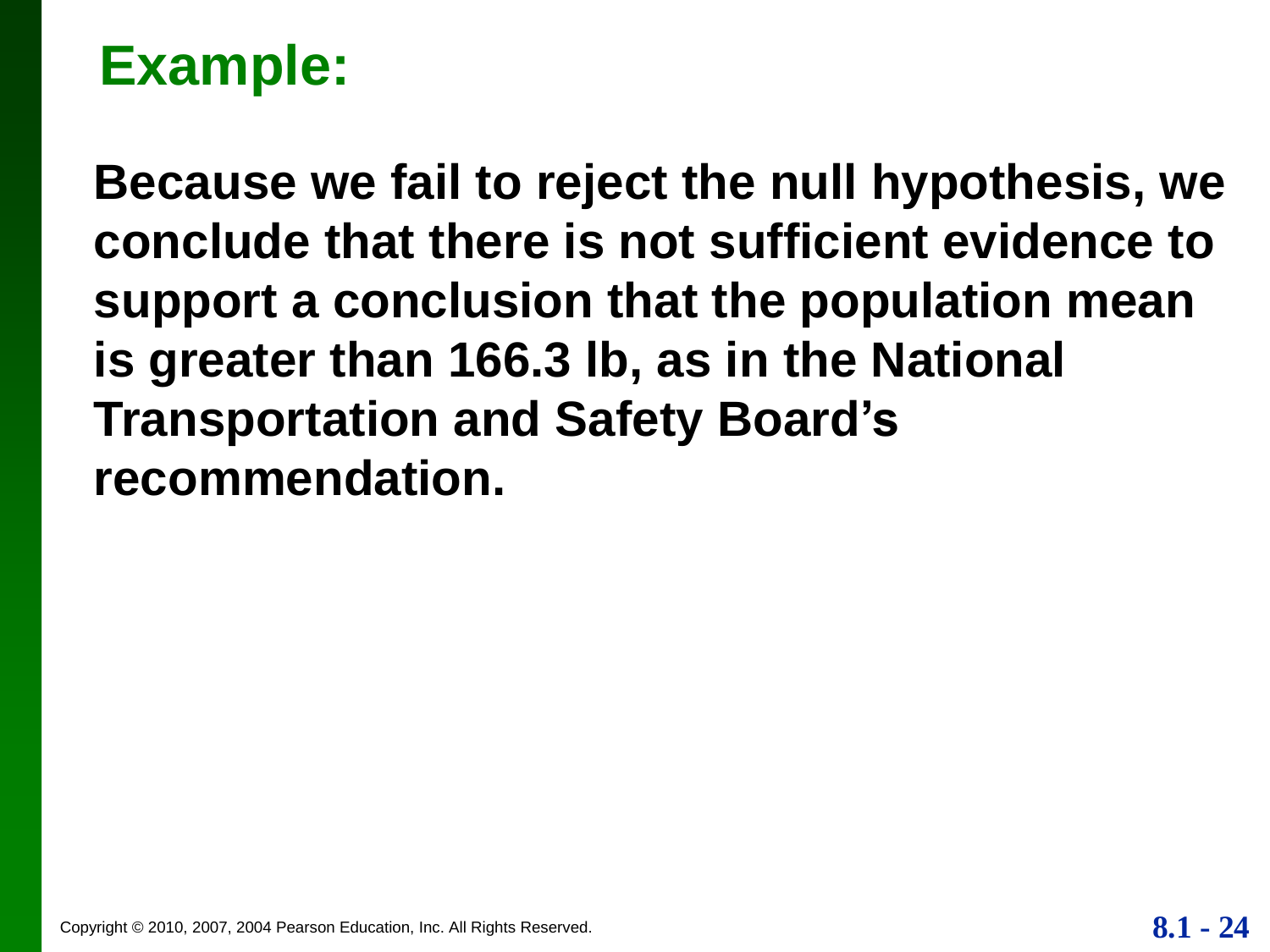# **Normal Distribution Versus Student** *t* **Distribution**

**The critical value in the preceding example**  was  $t = 1.782$ , but if the normal distribution **were being used, the critical value would have been**  $z = 1.645$ .

**The Student** *t* **critical value is larger (farther to the right), showing that with the Student** *t* **distribution, the sample evidence must be more extreme before we can consider it to be significant.**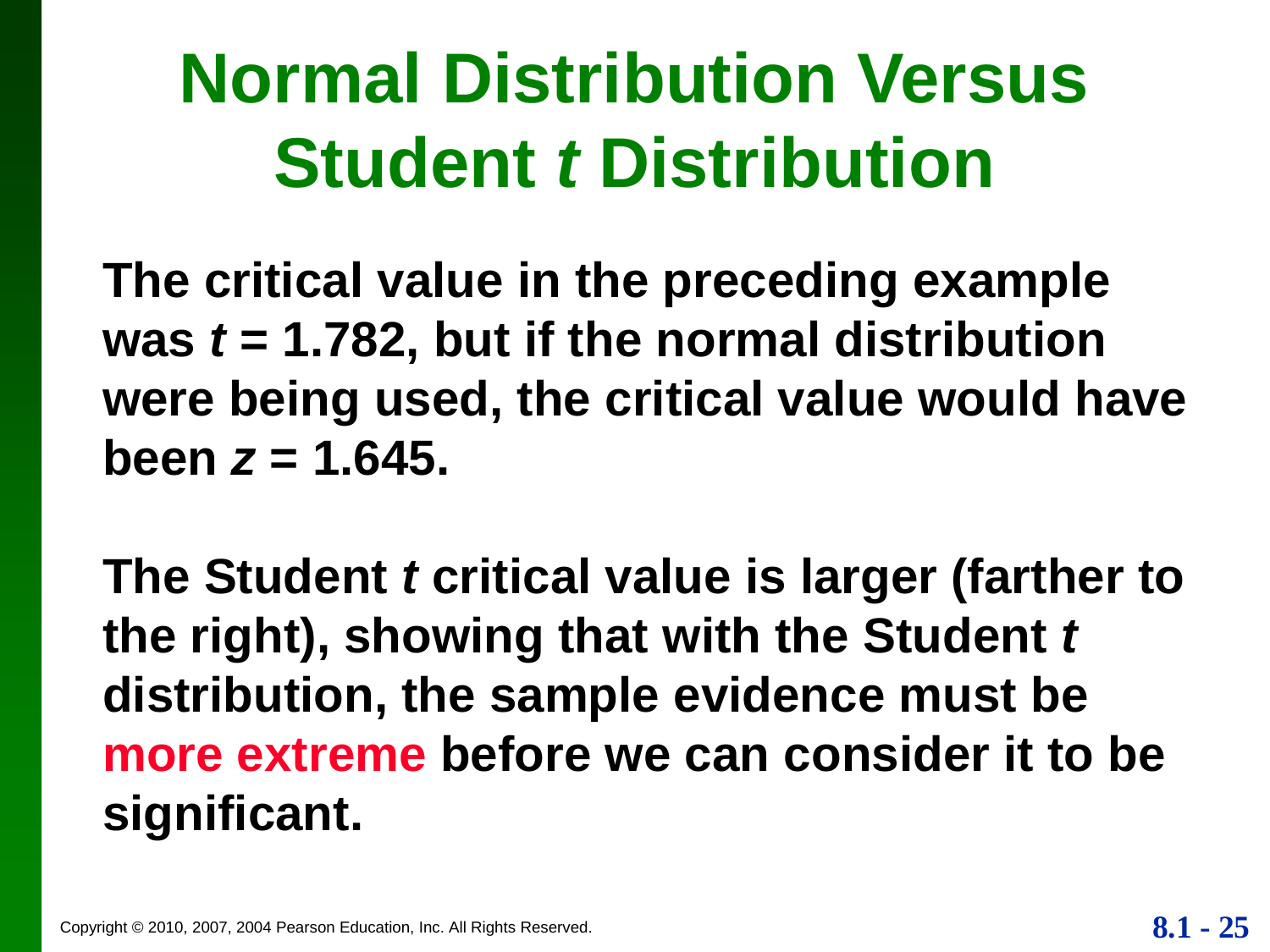## *P***-Value Method**

#### **Use software or a TI-83/84 Plus calculator.**

#### **<del>☆</del> If technology is not available, use Table A-3 to identify a range of** *P***-values.**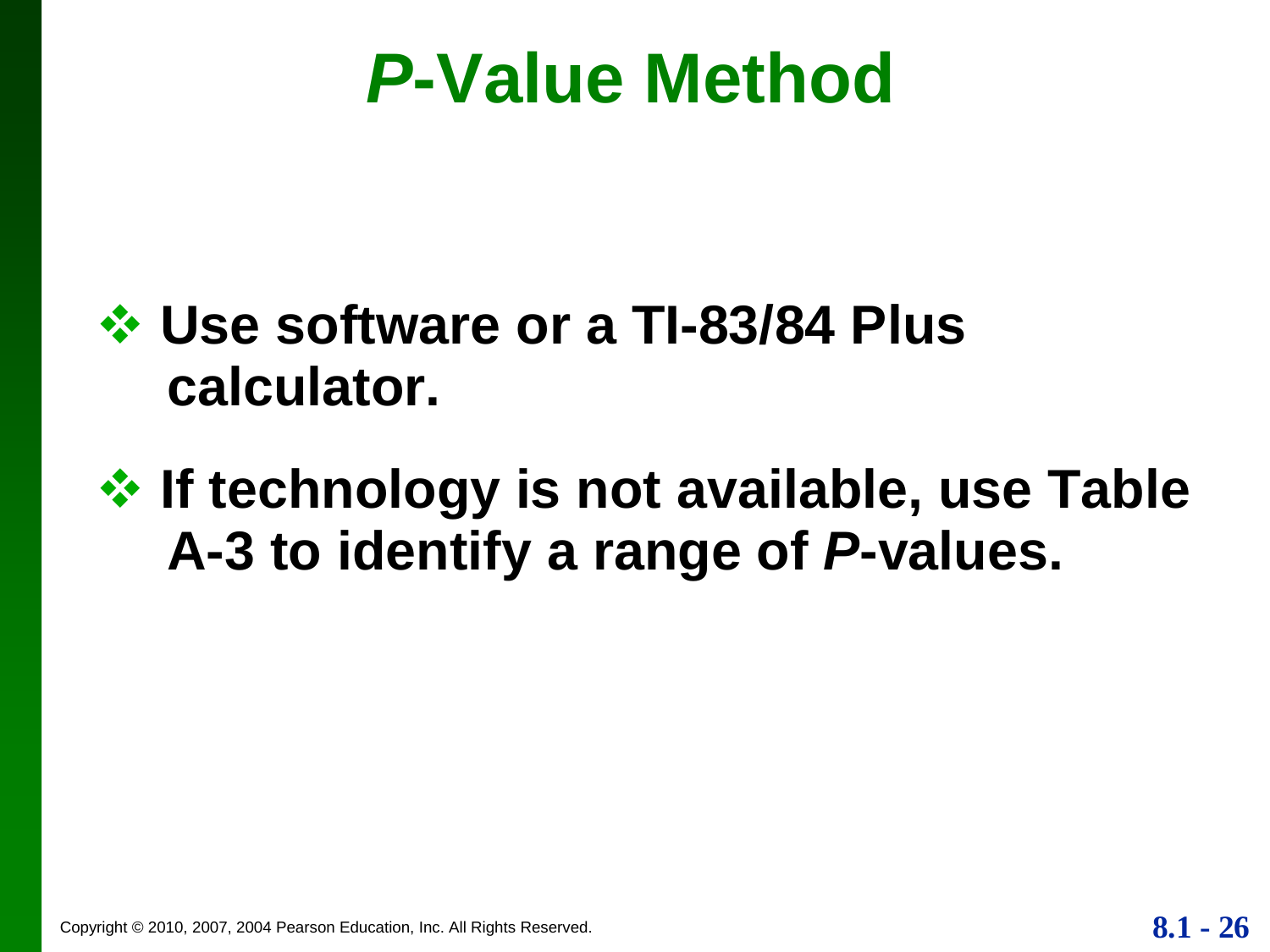**a) In a left-tailed hypothesis test, the sample size is**  $n = 12$ **, and the test statistic is**  $t = -2.007$ **. b) In a right-tailed hypothesis test, the sample size is**  $n = 12$ **, and the test statistic is**  $t = 1.222$ **. c) In a two-tailed hypothesis test, the sample size is n = 12, and the test statistic is**  $t = -3.456$ **.**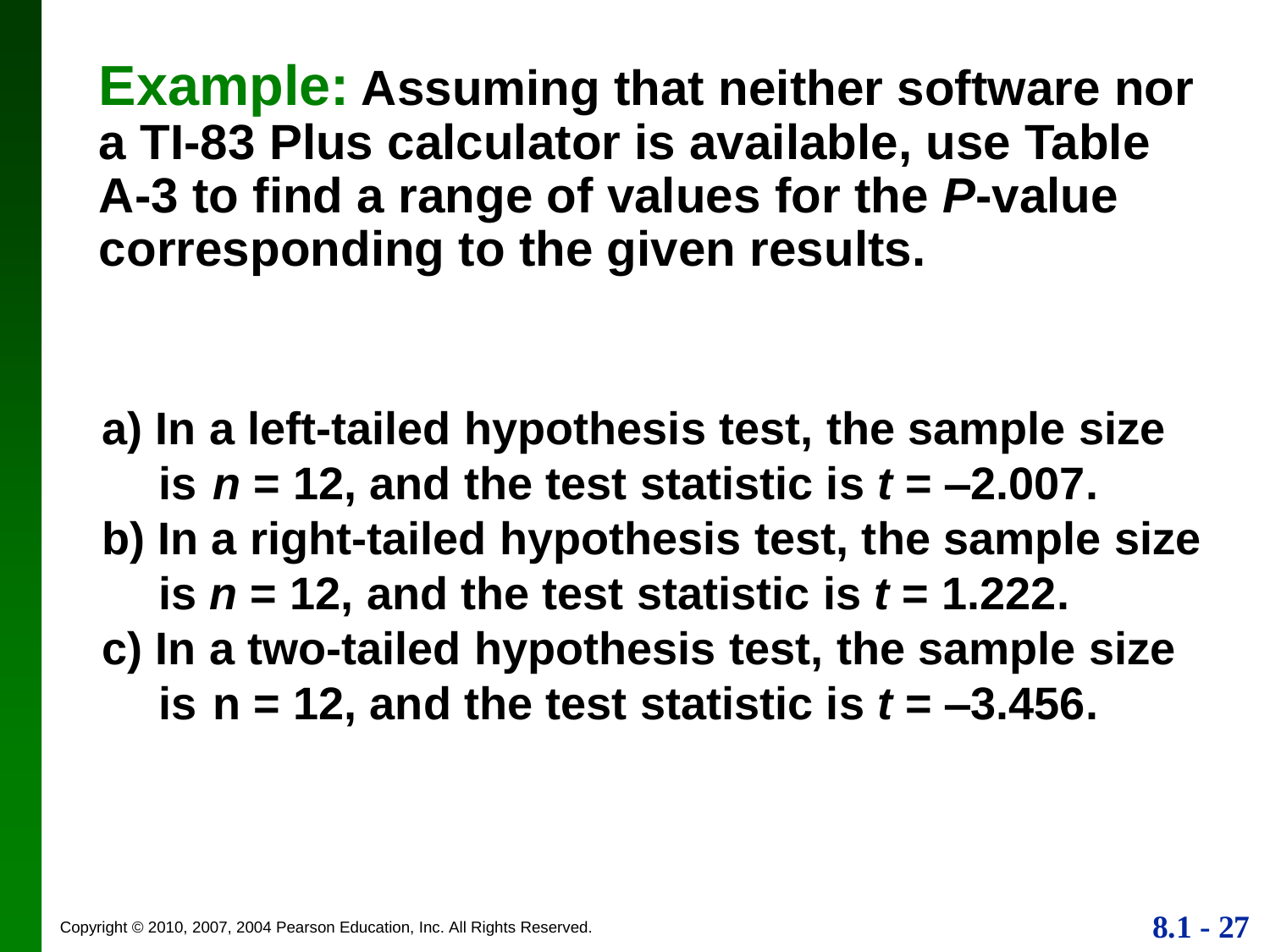| Table A-3 Finding P-Values from Table A-3 |                                                            |                   |                                  |       |       |
|-------------------------------------------|------------------------------------------------------------|-------------------|----------------------------------|-------|-------|
|                                           | Area in One Tail<br>0.005<br>0.01<br>0.025<br>0.05<br>0.10 |                   |                                  |       |       |
| Degrees of Freedom                        | 0.01                                                       |                   | Area in Two Tails<br>$0.02$ 0.05 | 0.10  | 0.20  |
|                                           |                                                            | 3.106 2.718 2.201 |                                  | 1,796 | 1.363 |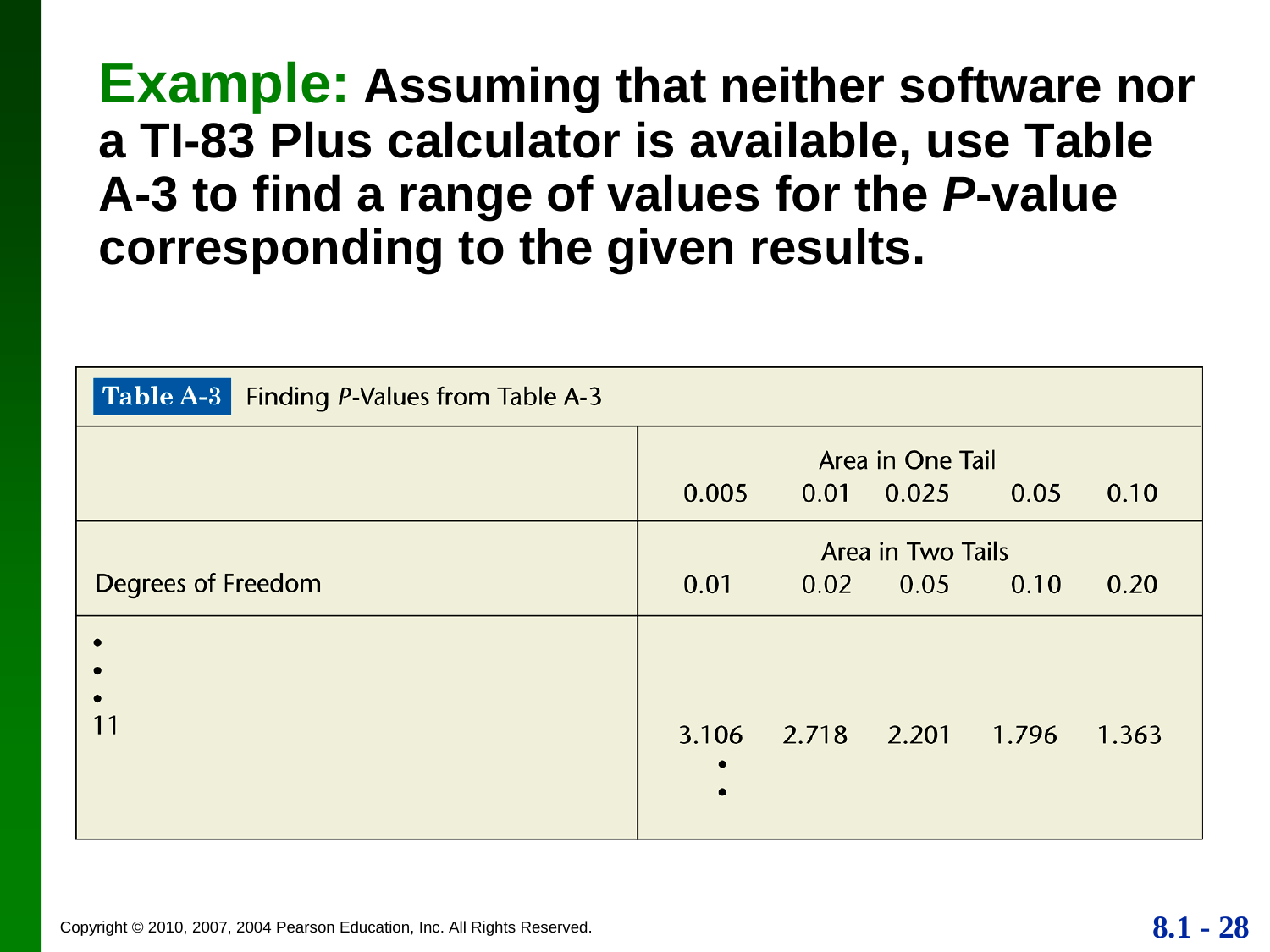**a) The test is a left-tailed test with test statistic**  $t = -2.007$ **, so the P-value is the area to the left of –2.007. Because of the symmetry of the** *t* **distribution, that is the same as the area to the right of +2.007. Any test statistic between 2.201 and 1.796 has a right-tailed** *P***-value that is between 0.025 and 0.05. We conclude that 0.025 <** *P***-value < 0.05.**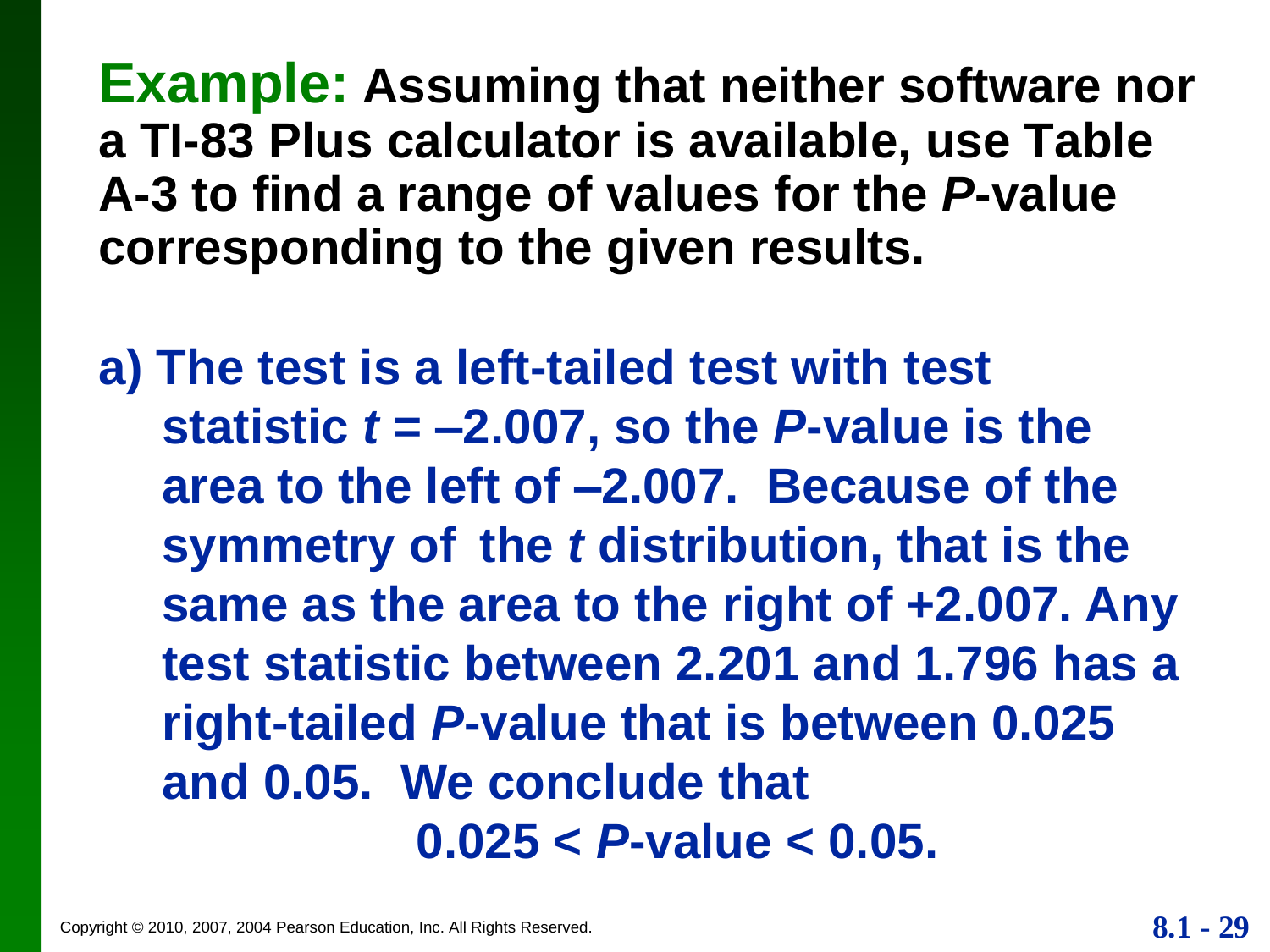**b) The test is a right-tailed test with test statistic**  $t = 1.222$ **, so the P-value is the area to the right of 1.222. Any test statistic less than 1.363 has a right-tailed**  *P***-value that is greater than 0.10. We conclude that** *P***-value > 0.10.**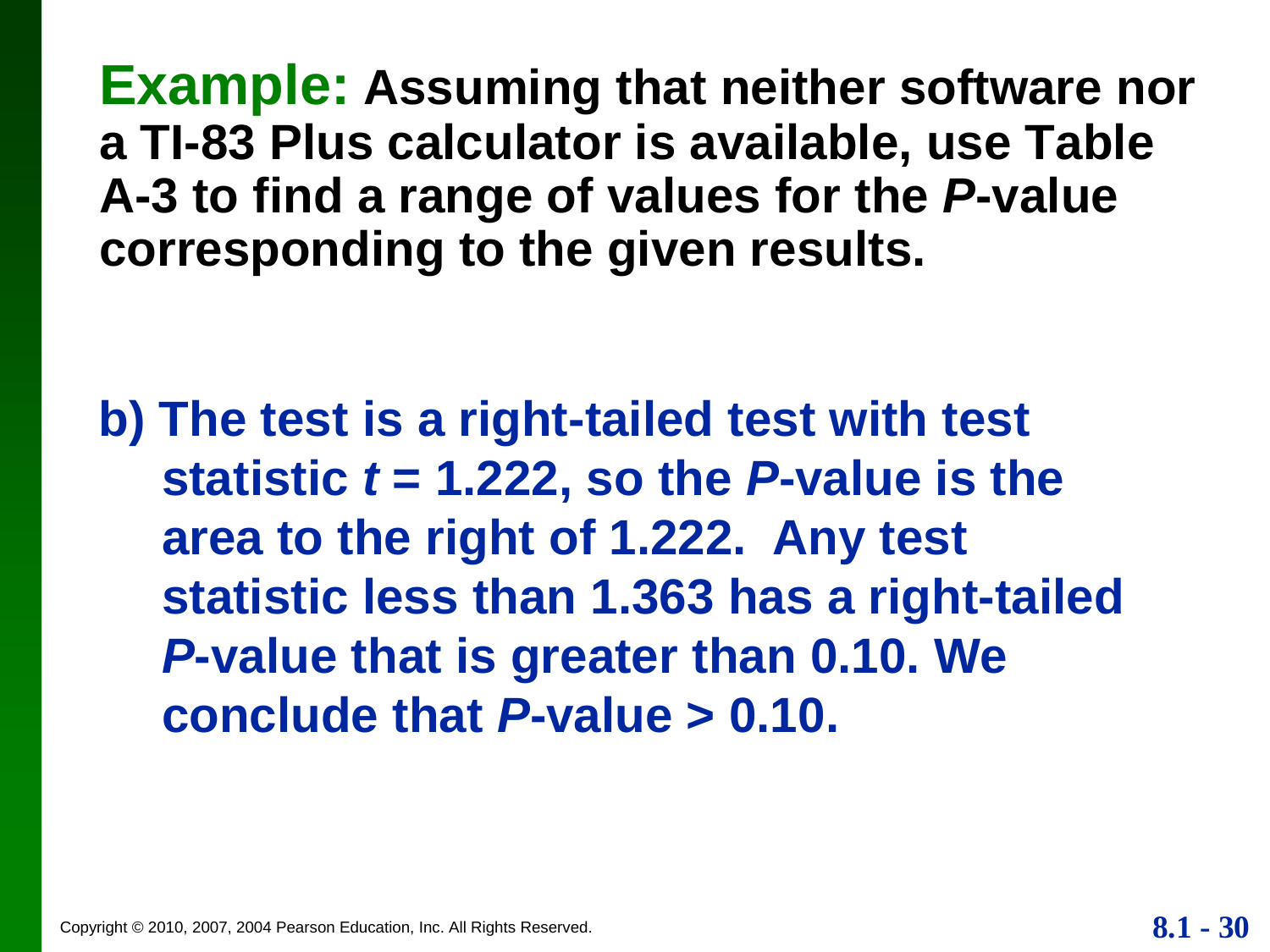**c) The test is a two-tailed test with test statistic**  *t* **= –3.456. The** *P***-value is twice the area to the right of –3.456. Any test statistic greater than 3.106 has a two-tailed** *P***-value that is less than 0.01. We conclude that** *P***-value < 0.01.**